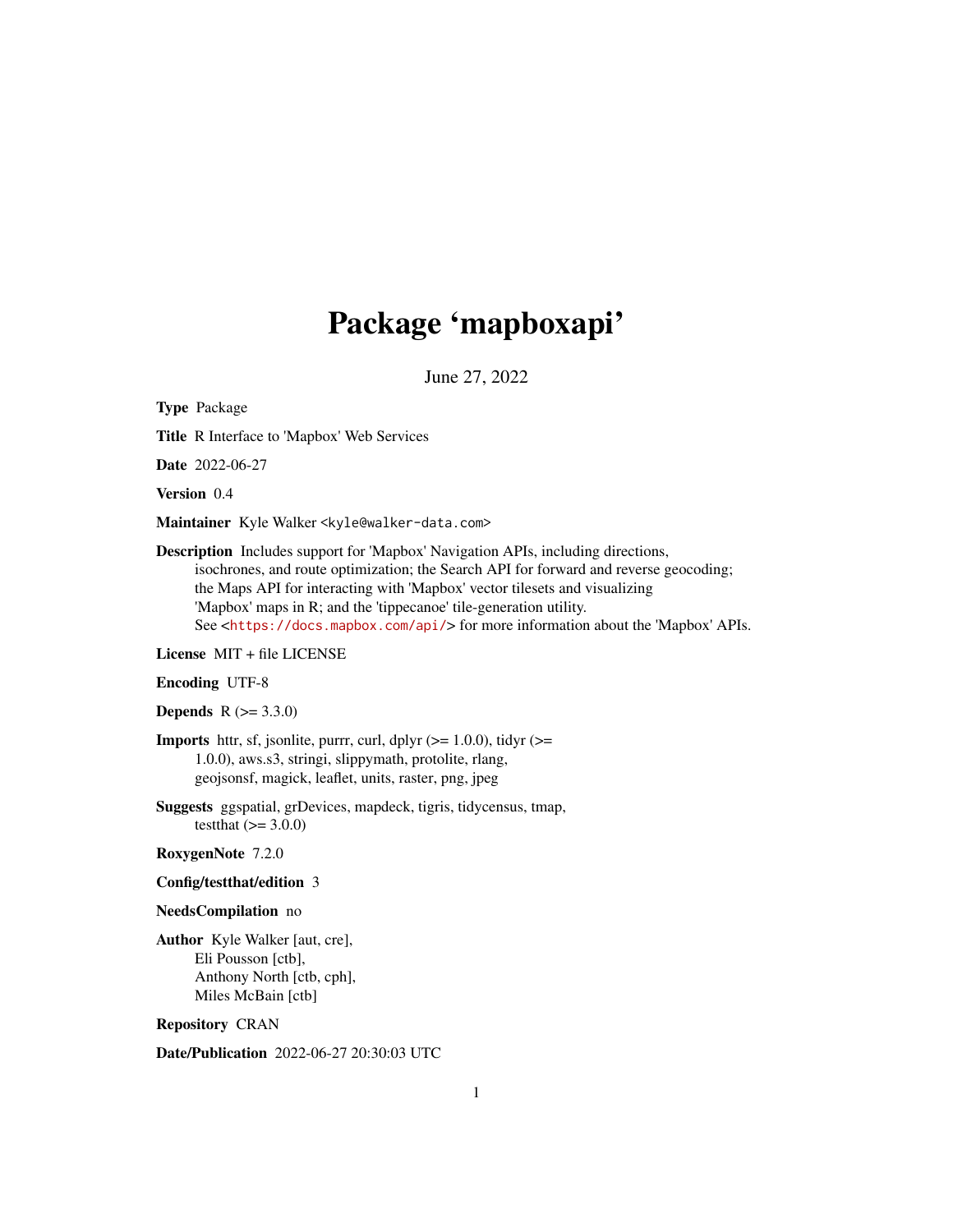# <span id="page-1-0"></span>R topics documented:

|       | -6 |
|-------|----|
|       |    |
|       |    |
|       |    |
|       |    |
|       |    |
|       |    |
|       |    |
|       |    |
|       |    |
|       |    |
|       |    |
|       |    |
|       |    |
|       |    |
| Index | 31 |

addMapboxTiles *Use a Mapbox style in a Leaflet map*

#### Description

See the [Mapbox Static Tiles API documentation](https://docs.mapbox.com/api/maps/static-tiles/) for more information.

```
addMapboxTiles(
 map,
 style_id,
 username,
  style_url = NULL,
  scaling_factor = c("1x", "0.5x", "2x"),access_token = NULL,
  layerId = NULL,group = NULL,
 options = leaflet::tileOptions(),
 data = leaflet::getMapData(map),
  attribution = TRUE
\mathcal{E}
```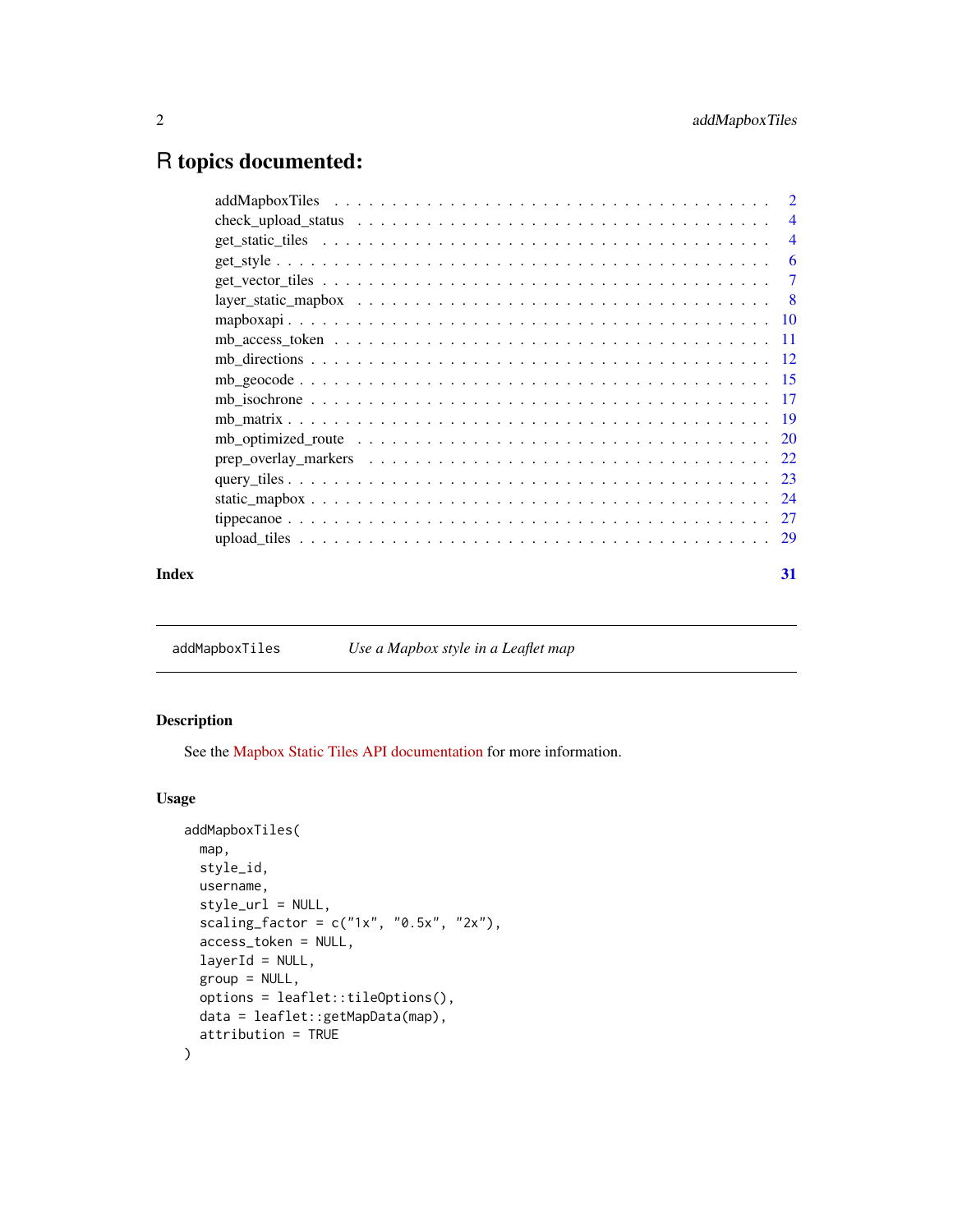### <span id="page-2-0"></span>addMapboxTiles 3

#### Arguments

| map          | A map widget object created by leaflet::leaflet()                                                                                                                                                                                   |
|--------------|-------------------------------------------------------------------------------------------------------------------------------------------------------------------------------------------------------------------------------------|
| style_id     | The style ID of a Mapbox style                                                                                                                                                                                                      |
| username     | A Mapbox username                                                                                                                                                                                                                   |
| style_url    | A Mapbox style URL                                                                                                                                                                                                                  |
|              | scaling_factor The scaling factor to use when rendering the tiles. A scaling factor of "1x" (the<br>default) returns 512px by 512px tiles. A factor of "1x" returns 256x256 tiles,<br>and a factor of "2x" returns 1024x1024 tiles. |
| access_token | Your Mapbox access token; which can be set with mb_access_token().                                                                                                                                                                  |
| layerId      | the layer ID                                                                                                                                                                                                                        |
| group        | The name of the group the Mapbox tile layer should belong to (for use in Shiny<br>and to modify layers control in a Leaflet workflow)                                                                                               |
| options      | A list of extra options (optional)                                                                                                                                                                                                  |
| data         | The data object used to derive argument values; can be provided to the initial<br>call to leaflet::leaflet()                                                                                                                        |
| attribution  | If TRUE, pass a standard attribution to leaflet::addTiles(). If FALSE, attri-<br>bution is NULL. attribution can also be a character string including HTML.                                                                         |

#### Value

A pointer to the Mapbox Static Tiles API which will be translated appropriately by the leaflet R package.

#### Examples

```
## Not run:
library(leaflet)
library(mapboxapi)
leaflet() %>%
 addMapboxTiles(
   style_id = "light-v9",
   username = "mapbox") %>%
 setView(
   lng = -74.0051,lat = 40.7251,zoom = 13
 )
## End(Not run)
```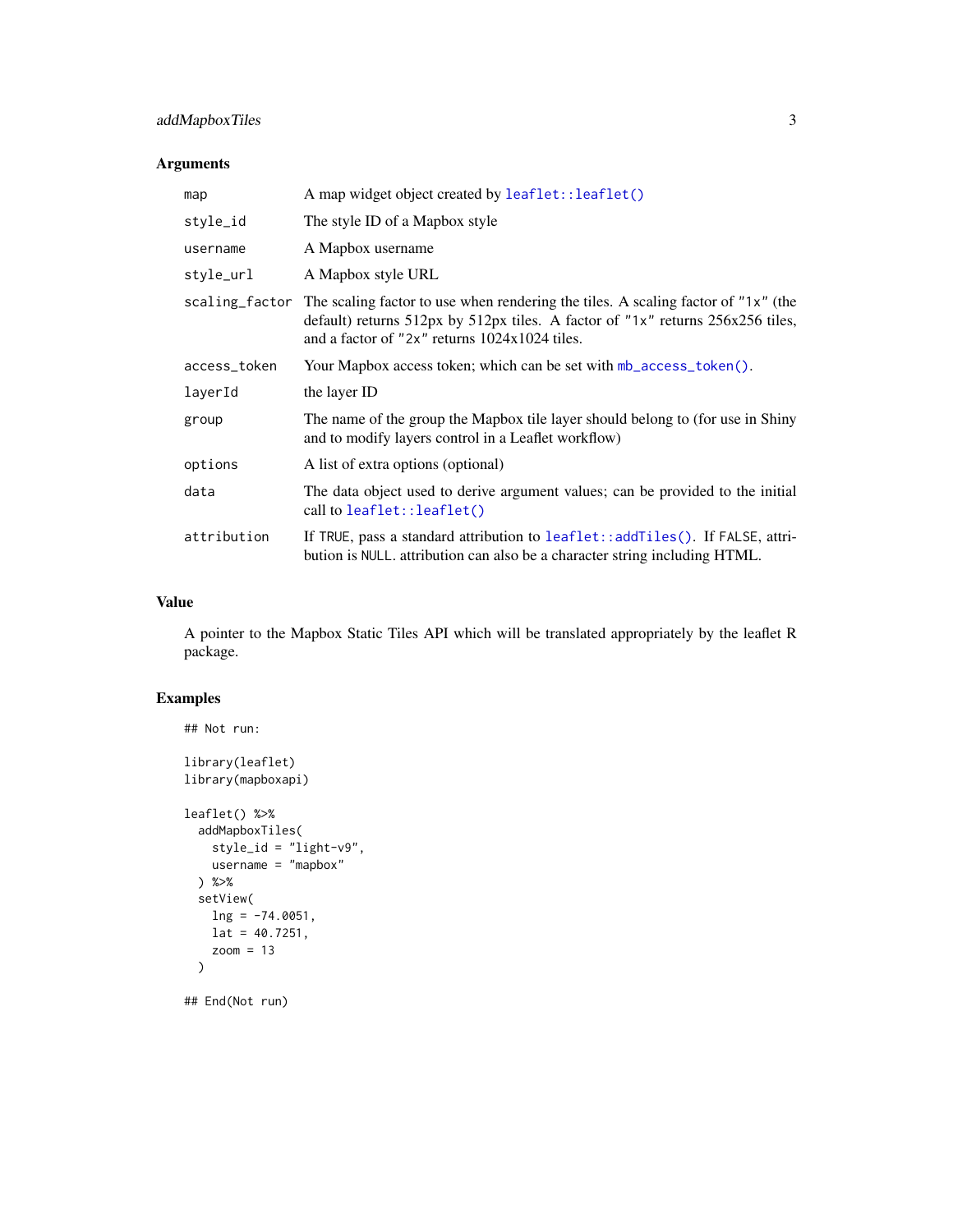<span id="page-3-0"></span>check\_upload\_status *Check the status of a Mapbox upload*

#### Description

Check the status of a Mapbox upload

#### Usage

check\_upload\_status(upload\_id, username, access\_token = NULL)

#### Arguments

| upload_id    | The upload ID            |
|--------------|--------------------------|
| username     | Your account's username  |
| access_token | Your Mapbox access token |

<span id="page-3-1"></span>get\_static\_tiles *Get static tiles from a Mapbox style for use as a basemap*

#### Description

This function queries the [Mapbox Static Tiles API](https://docs.mapbox.com/api/maps/static-tiles/) and composites the tiles as a raster suitable for use as a basemap in [tmap](https://r-tmap.github.io/tmap/) or [ggplot2](https://ggplot2.tidyverse.org/) (with the [ggspatial::layer\\_spatial\(\)](#page-0-0) function. It returns a raster layer that corresponds either to an input bounding box or a buffered area around an input shape.

```
get_static_tiles(
  location,
  zoom,
  style_id,
  username,
  style_url = NULL,
  scaling_factor = c("1x", "2x"),
  buffer\_dist = 5000,
  units = "m",
  crop = TRUE,access_token = NULL
)
```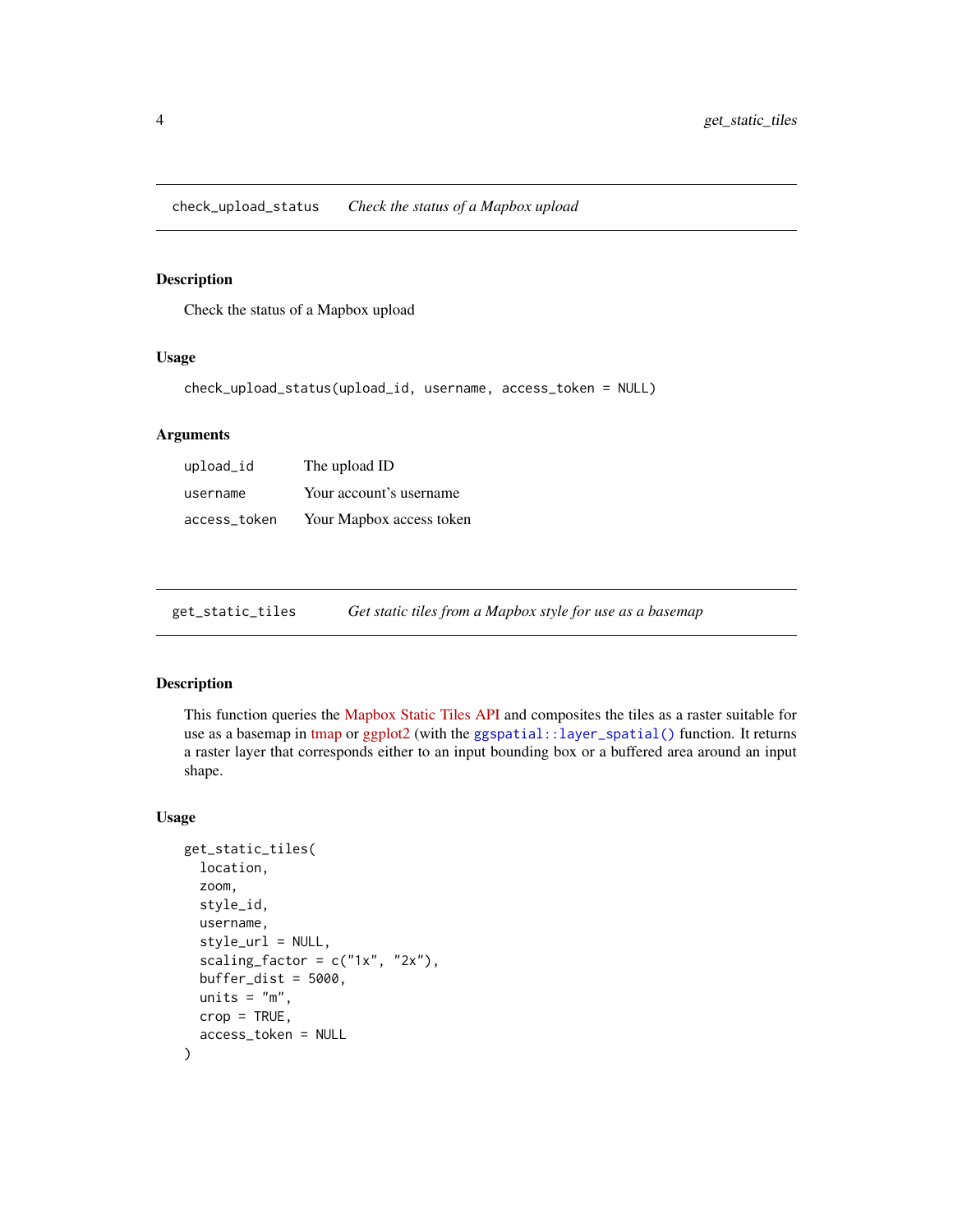#### <span id="page-4-0"></span>Arguments

| location     | An input location for which you would like to request tiles. Can be a length-4<br>vector representing a bounding box, or an sf object. If an input sf object is<br>supplied, use the buffer_dist argument to control how much area you want<br>to capture around the layer. While the input sf object can be in an arbitrary<br>coordinate reference system, if a length-4 bounding box vector is supplied in-<br>stead it must represent WGS84 longitude/latitude coordinates and be in the order<br>c(xmin, ymin, xmax, ymax). |
|--------------|----------------------------------------------------------------------------------------------------------------------------------------------------------------------------------------------------------------------------------------------------------------------------------------------------------------------------------------------------------------------------------------------------------------------------------------------------------------------------------------------------------------------------------|
| zoom         | The zoom level for which you'd like to return tiles.                                                                                                                                                                                                                                                                                                                                                                                                                                                                             |
| style_id     | A Mapbox style ID; retrieve yours from your Mapbox account.                                                                                                                                                                                                                                                                                                                                                                                                                                                                      |
| username     | A Mapbox username.                                                                                                                                                                                                                                                                                                                                                                                                                                                                                                               |
| style_url    | A Mapbox style URL.                                                                                                                                                                                                                                                                                                                                                                                                                                                                                                              |
|              | scaling_factor The scaling factor to use; one of "1x" or "2x".                                                                                                                                                                                                                                                                                                                                                                                                                                                                   |
| buffer_dist  | The distance to buffer around an input sf object for determining tile extent,<br>specified in units. Defaults to 5000.                                                                                                                                                                                                                                                                                                                                                                                                           |
| units        | Units of buffer_dist; defaults to "m" (meters). If buffer_dist is a units class<br>object, the units argument is ignored.                                                                                                                                                                                                                                                                                                                                                                                                        |
| crop         | Whether or not to crop the result to the specified bounding box or buffer area.<br>Defaults to TRUE; FALSE will return the extent of the overlapping tiles.                                                                                                                                                                                                                                                                                                                                                                      |
| access_token | A Mapbox access token. Supply yours here or set globally with the mb_access_token()<br>function.                                                                                                                                                                                                                                                                                                                                                                                                                                 |

#### Value

A raster layer of tiles from the requested Mapbox style representing the area around the input location. The raster layer is projected in the Web Mercator coordinate reference system.

#### Examples

## Not run:

```
library(mapboxapi)
library(tigris)
library(tmap)
library(ggspatial)
library(ggplot2)
ny_tracts <- tracts("NY", "New York", cb = TRUE)
ny_tiles <- get_static_tiles(
 location = ny_tracts,
  zoom = 10,
  style_id = "light-v9",
  username = "mapbox"
)
# tmap usage:
```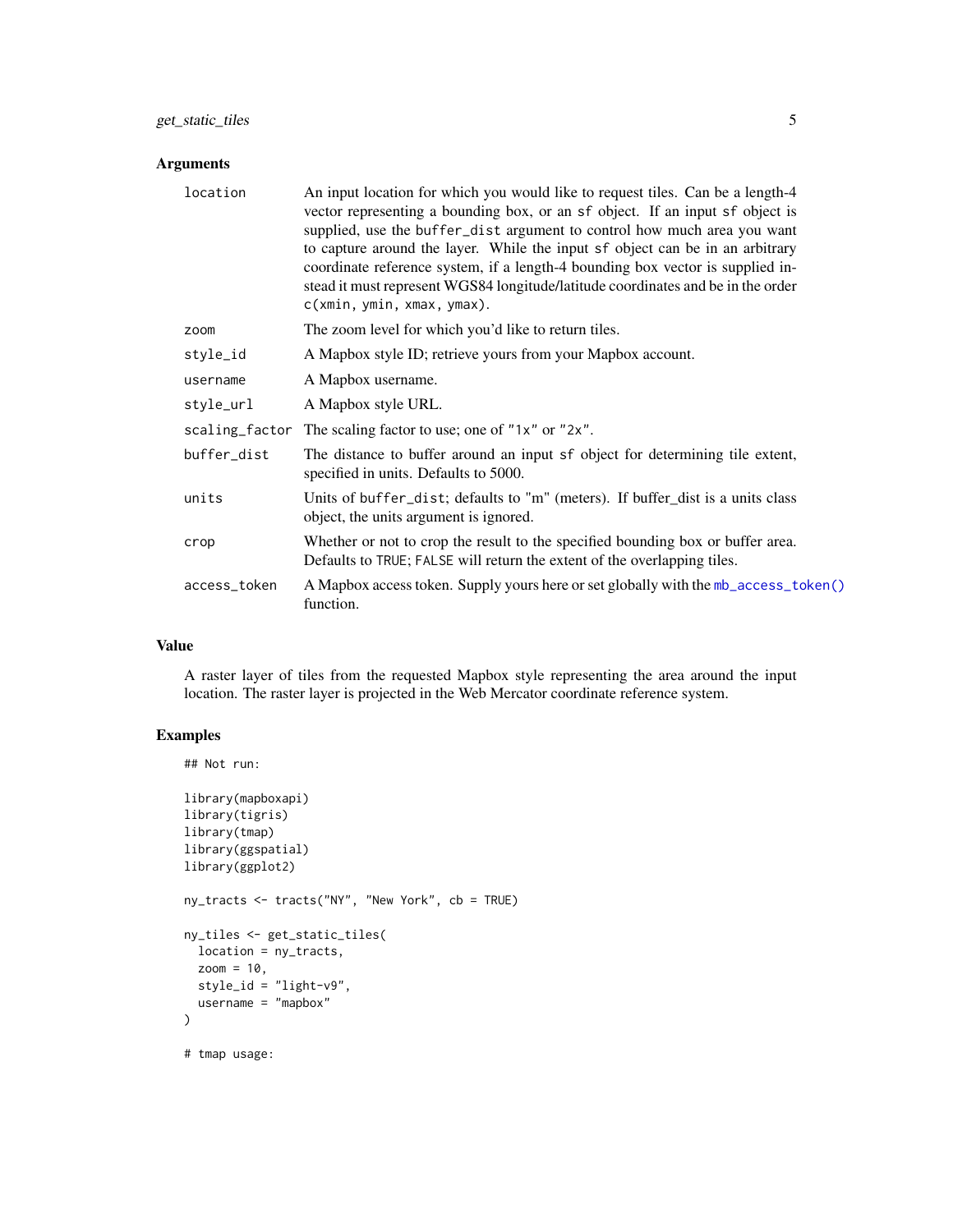```
tm_shape(ny_tiles) +
 tm_rgb() +tm_shape(ny_tracts) +
 tm\_polygons(alpha = 0.5, col = "navy") +tm_credits("Basemap (c) Mapbox, (c) OpenStreetMap",
   position = c("RIGHT", "BOTTOM")
 )
# ggplot2 usage:
ggplot() +
 layer_spatial(ny_tiles) +
 geom_sf(data = ny_tracts, fill = "navy", alpha = 0.5) +
 theme_void() +
 labs(caption = "Basemap (c) Mapbox, (c) OpenStreetMap")
## End(Not run)
```
<span id="page-5-1"></span>get\_style *Get information about a style or list styles from a Mapbox account*

#### <span id="page-5-2"></span>Description

See the [Mapbox Styles API](https://docs.mapbox.com/api/maps/styles/) documentation for more information.

#### Usage

```
get_style(style_id, username, style_url = NULL, access_token = NULL)
```

```
list_styles(username, access_token = NULL)
```
#### Arguments

| stvle_id     | A style ID                                                         |
|--------------|--------------------------------------------------------------------|
| username     | A Mapbox username                                                  |
| stvle_url    | A Mapbox style URL                                                 |
| access_token | A Mapbox public or secret access token; set with mb_access_token() |

#### Value

[get\\_style](#page-5-1) returns a list of information about your selected style. [list\\_styles](#page-5-2) returns a data frame of information about styles from a Mapbox account

<span id="page-5-0"></span>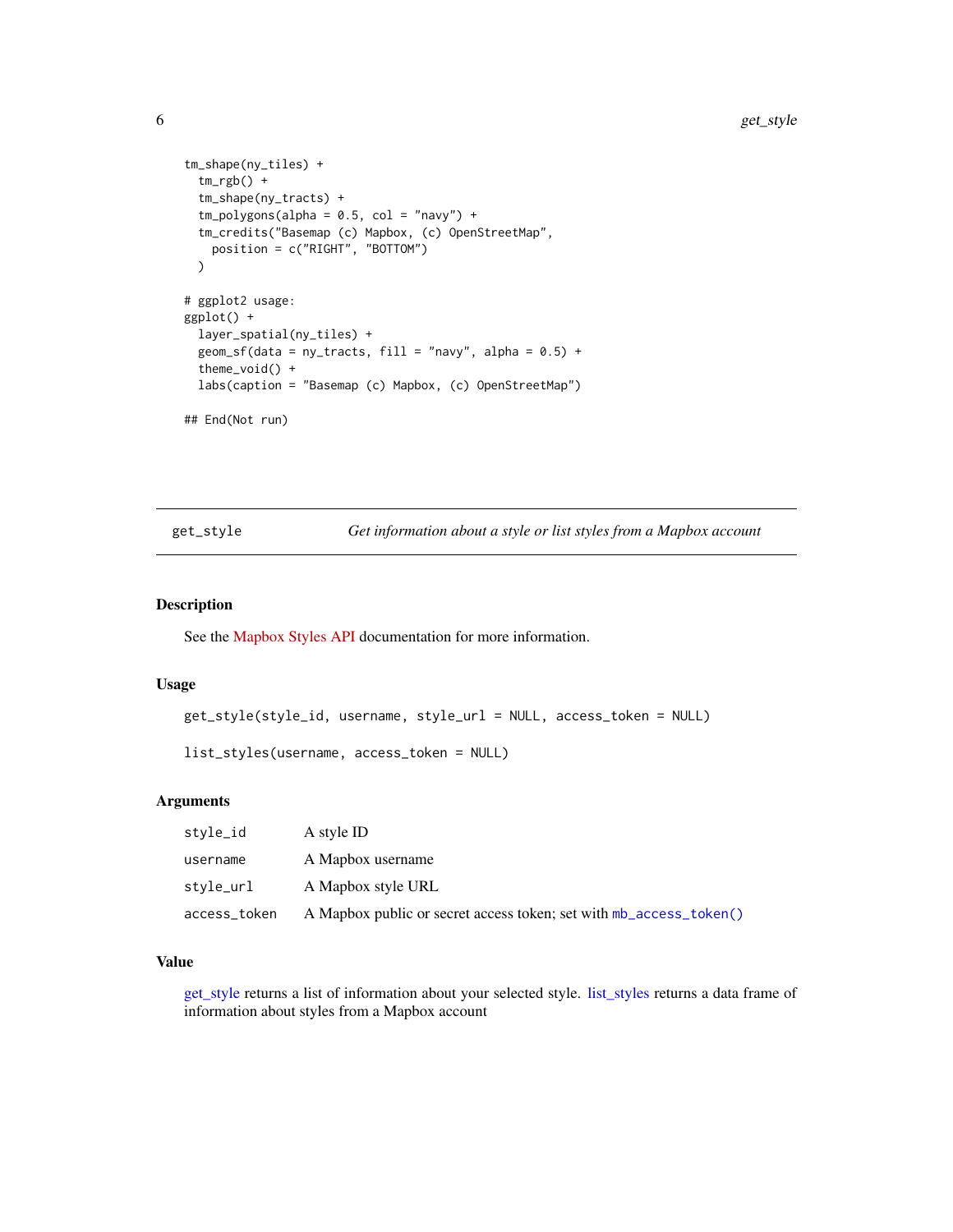<span id="page-6-0"></span>get\_vector\_tiles *Retrieve vector tiles from a given Mapbox tileset*

### Description

Retrieve vector tiles from a given Mapbox tileset

#### Usage

```
get_vector_tiles(tileset_id, location, zoom, access_token = NULL)
```
#### Arguments

| tileset_id   | The name of the tileset ID; names can be retrieved from your Mapbox account                                                                                                                                                                                                                             |
|--------------|---------------------------------------------------------------------------------------------------------------------------------------------------------------------------------------------------------------------------------------------------------------------------------------------------------|
| location     | The location for which you'd like to retrieve tiles. If the input is an sf object, the<br>function will return data for all tiles that intersect the object's bounding box. If<br>the input is a coordinate pair or an address, data will be returned for the specific<br>tile that contains the input. |
| zoom         | The zoom level of the request; larger zoom levels will return more detail but will<br>take longer to process.                                                                                                                                                                                           |
| access_token | A Mapbox access token; which can be set with mb_access_token().                                                                                                                                                                                                                                         |

#### Value

A list of sf objects representing the different layer types found in the requested vector tiles.

#### Examples

```
## Not run:
library(mapboxapi)
library(ggplot2)
vector_extract <- get_vector_tiles(
  tileset_id = "mapbox.mapbox-streets-v8",
  location = c(-73.99405, 40.72033),
  zoom = 15
)
ggplot(vector_extract$building$polygons) +
  geom_sf() +
  theme_void()
## End(Not run)
```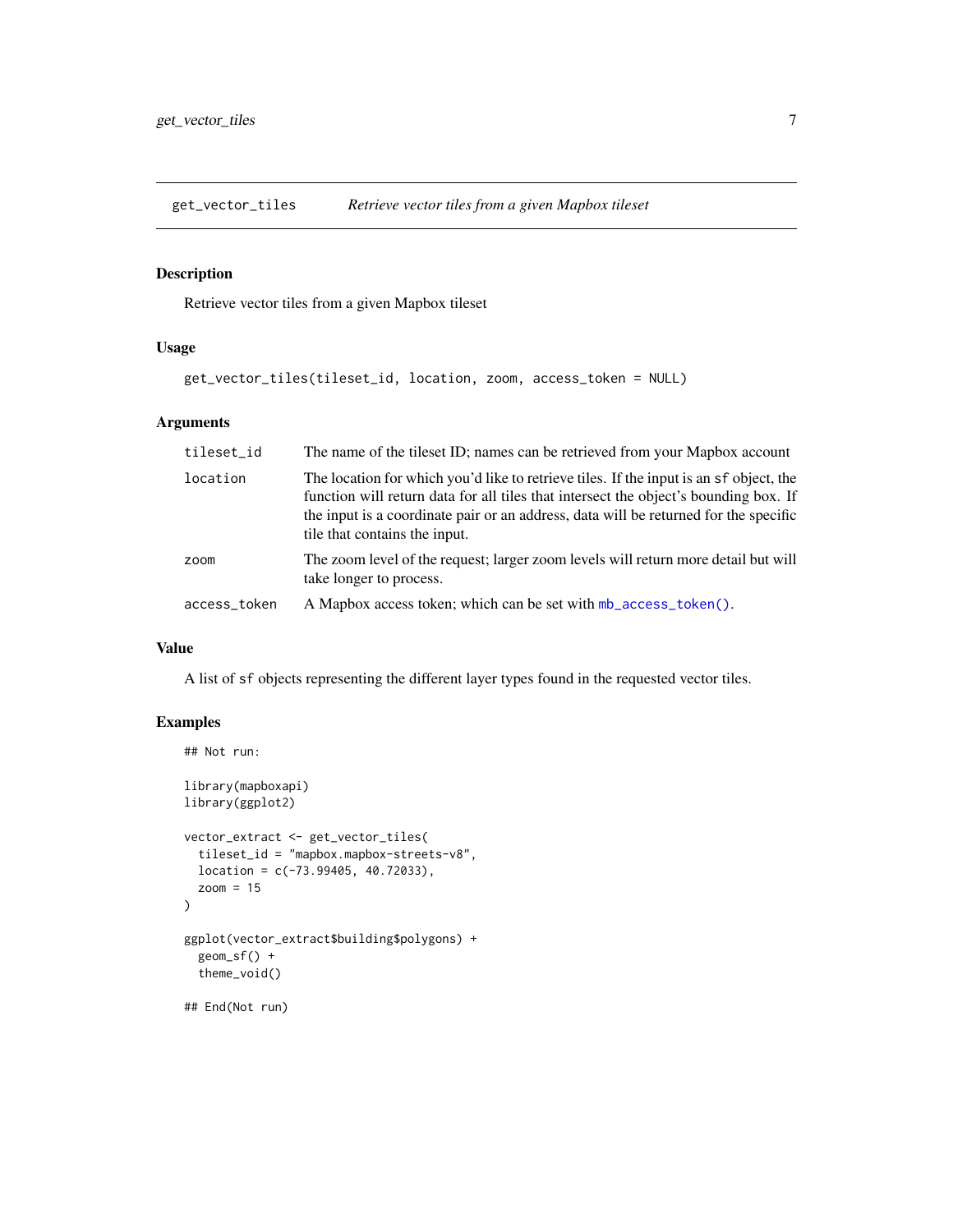<span id="page-7-1"></span><span id="page-7-0"></span>layer\_static\_mapbox *Make a static Mapbox ggplot2 layer or tmap basemap*

#### <span id="page-7-2"></span>Description

These functions wrap [static\\_mapbox\(\)](#page-23-1) and [ggspatial::layer\\_spatial\(\)](#page-0-0) or [tmap::tm\\_rgb\(\)](#page-0-0) to support the use of images from the [Mapbox Static Maps API](https://www.mapbox.com/static-maps) as [ggplot2](https://ggplot2.tidyverse.org/) or [tmap](https://r-tmap.github.io/tmap/) basemaps.

```
layer_static_mapbox(
  location = NULL,
 buffer\_dist = 1000,units = "m",style_id,
  username,
  style_url = NULL,
 overlay_sf = NULL,
 overlay_style = NULL,
 overlay_markers = NULL,
 width = NULL,
 height = NULL,
  scale = 0.5,
  scaling_factor = c("1x", "2x"),
  attribution = TRUE,
  logo = TRUE,before_layer = NULL,
  access_token = NULL,
  ...
\mathcal{E}tm_static_mapbox(
  location = NULL,
 buffer\_dist = 1000,units = "m",
  style_id,
  username,
  style_url = NULL,
  overlay_sf = NULL,
 overlay_style = NULL,
 overlay_markers = NULL,
 width = NULL,height = NULL,scale = 0.5,
  scaling_factor = c("1x", "2x"),attribution = TRUE,
  \log o = \text{TRUE},
```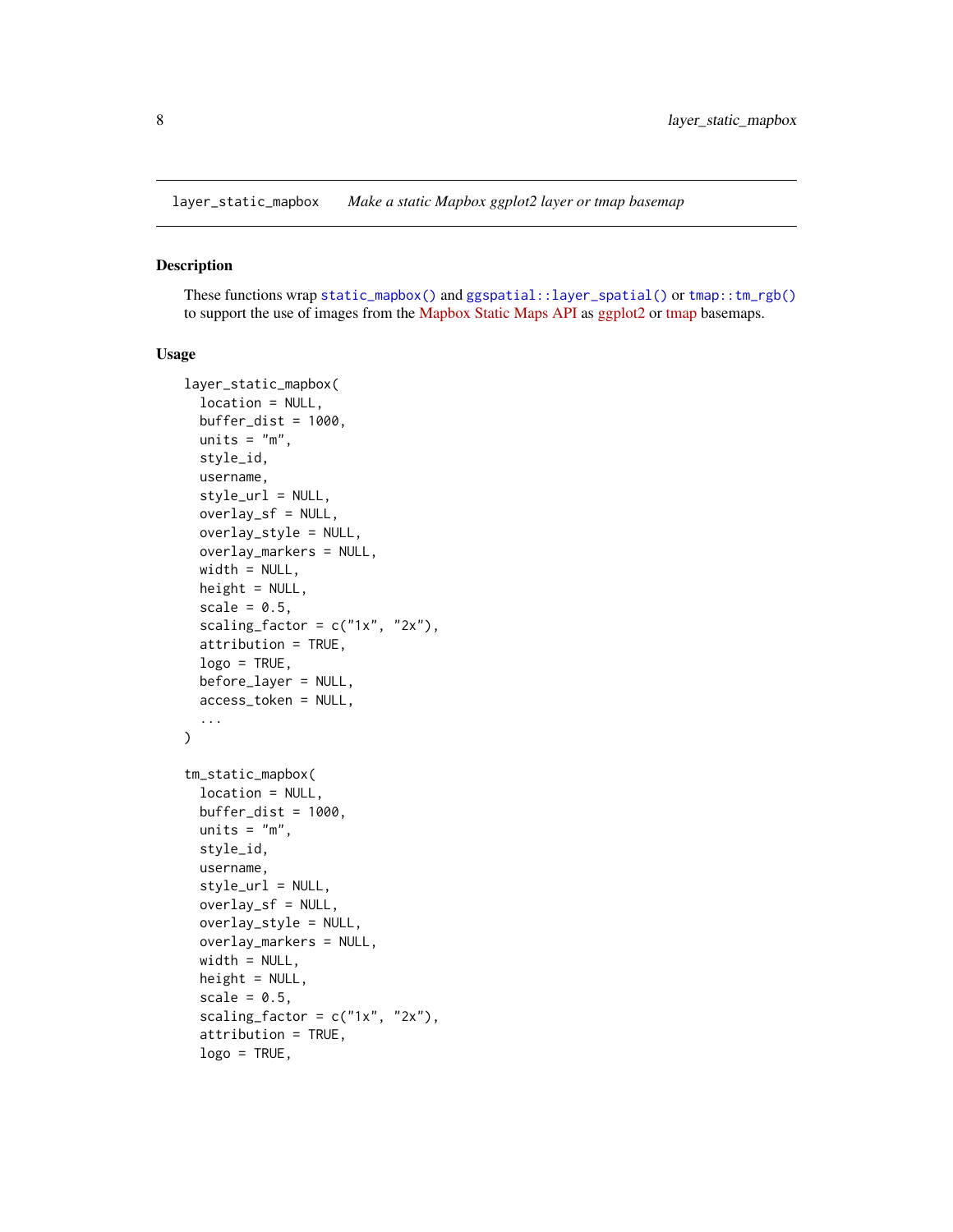```
before_layer = NULL,
 access_token = NULL,
 ...
)
```
## Arguments

| location        | An input location for which you would like to request tiles. Can be a length-4<br>vector representing a bounding box, or an sf object. If an input sf object is<br>supplied, use the buffer_dist argument to control how much area you want<br>to capture around the layer. While the input sf object can be in an arbitrary<br>coordinate reference system, if a length-4 bounding box vector is supplied in-<br>stead it must represent WGS84 longitude/latitude coordinates and be in the order<br>c(xmin, ymin, xmax, ymax). |
|-----------------|----------------------------------------------------------------------------------------------------------------------------------------------------------------------------------------------------------------------------------------------------------------------------------------------------------------------------------------------------------------------------------------------------------------------------------------------------------------------------------------------------------------------------------|
| buffer_dist     | The distance to buffer around an input sf object for determining static map,<br>specified in units. If location is a POINT object of 2 rows or less and buffer_dist<br>is 0 or NULL, a 1 unit buffer is applied to try to ensure the creation of a valid<br>bounding box for the map area.                                                                                                                                                                                                                                       |
| units           | Units of buffer_dist; defaults to "m" (meters). If buffer_dist is a units class<br>object, the units argument is ignored.                                                                                                                                                                                                                                                                                                                                                                                                        |
| style_id        | A style ID (required if style_url is NULL).                                                                                                                                                                                                                                                                                                                                                                                                                                                                                      |
| username        | A Mapbox username (required if style_url = NULL).                                                                                                                                                                                                                                                                                                                                                                                                                                                                                |
| style_url       | A Mapbox style url; defaults to NULL.                                                                                                                                                                                                                                                                                                                                                                                                                                                                                            |
| overlay_sf      | The overlay sf object (optional). The function will convert the sf object to<br>GeoJSON then plot over the basemap style. Spatial data that are too large will<br>trigger an error, and should be added to the style in Mapbox Studio instead.                                                                                                                                                                                                                                                                                   |
| overlay_style   | A named list of vectors specifying how to style the sf overlay. Possible names<br>are "stroke", "stroke-width" (or "stroke_width"), "stroke-opacity" (or "stroke_opacity"),<br>"fill", and "fill-opacity" (or "fill_opacity"). The fill and stroke color values can<br>be specified as six-digit hex codes or color names, and the opacity and width val-<br>ues should be supplied as floating-point numbers. If overlay_style is NULL, the<br>style values can be pulled from columns with the same names in overlay_sf.       |
| overlay_markers |                                                                                                                                                                                                                                                                                                                                                                                                                                                                                                                                  |
|                 | The prepared overlay markers (optional). See the function prep_overlay_markers<br>for more information on how to specify a marker overlay.                                                                                                                                                                                                                                                                                                                                                                                       |
| width, height   | The map width and height; defaults to NULL                                                                                                                                                                                                                                                                                                                                                                                                                                                                                       |
| scale           | ratio to scale the output image; $scale = 1$ will return the largest possible image.<br>defaults to 0.5                                                                                                                                                                                                                                                                                                                                                                                                                          |
|                 | scaling_factor The scaling factor of the tiles; either "1x" (the default) or "2x"                                                                                                                                                                                                                                                                                                                                                                                                                                                |
| attribution     | Controls whether there is attribution on the image. Defaults to TRUE. If FALSE,<br>the watermarked attribution is removed from the image. You still have a legal<br>responsibility to attribute maps that use OpenStreetMap data, which includes<br>most maps from Mapbox. If you specify attribution = FALSE, you are legally<br>required to include proper attribution elsewhere on the webpage or document.                                                                                                                   |
| logo            | Controls whether there is a Mapbox logo on the image. Defaults to TRUE.                                                                                                                                                                                                                                                                                                                                                                                                                                                          |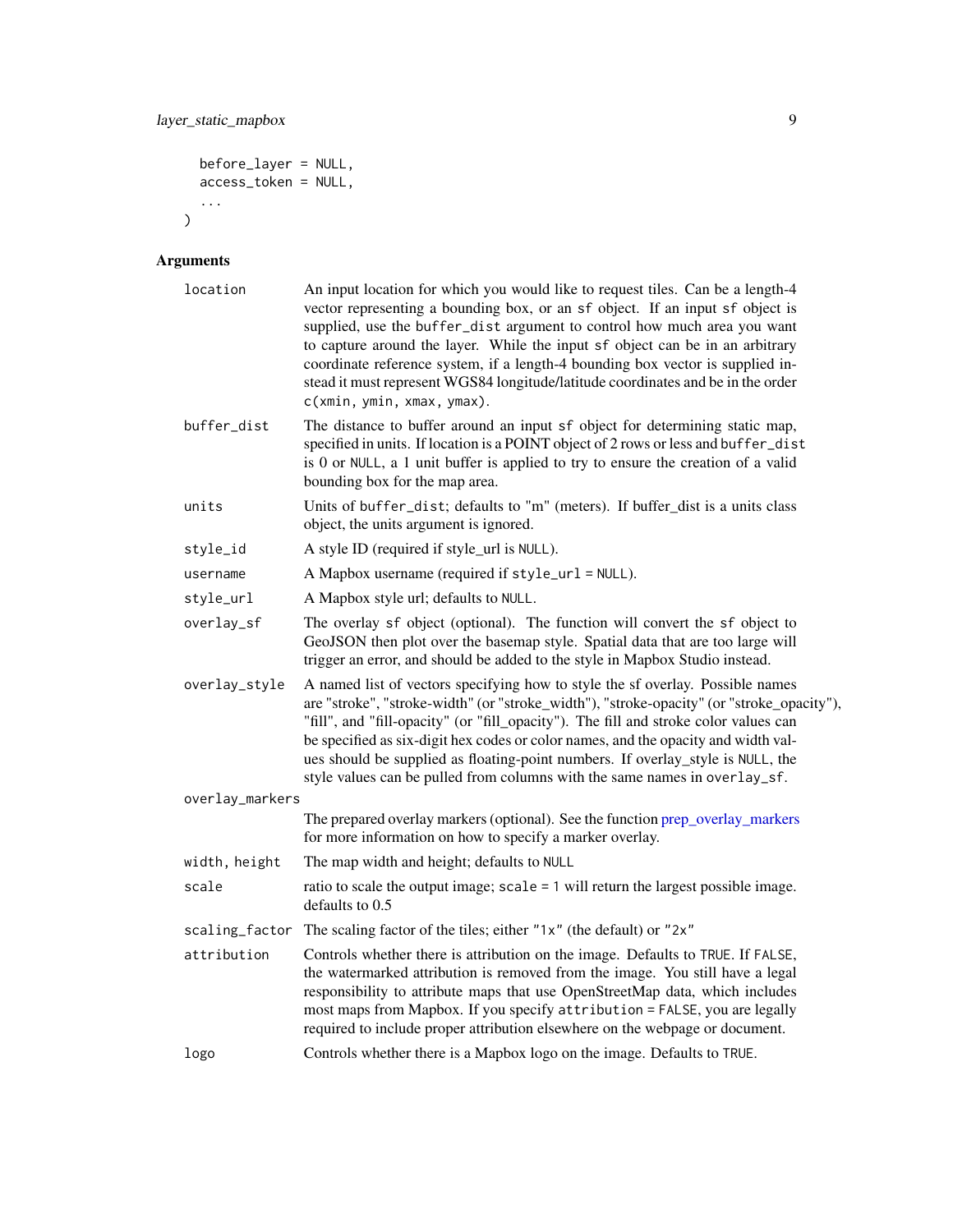<span id="page-9-0"></span>

| before_layer | A character string that specifies where in the hierarchy of layer elements the<br>overlay should be inserted. The overlay will be placed just above the spec-<br>ified layer in the given Mapbox styles. List layer ids for a map style with |
|--------------|----------------------------------------------------------------------------------------------------------------------------------------------------------------------------------------------------------------------------------------------|
|              | get_style(style_id=style_id, username=username, style_url = style_url,<br>$access\_token = access\_token)[['layers"]][['"id"]]$                                                                                                              |
| access_token | A Mapbox access token; which can be set with mb access token.                                                                                                                                                                                |
| $\cdots$     | additional parameters passed to ggspatial::layer_spatial or tmap::tm_rgb                                                                                                                                                                     |

#### Details

This function uses a different approach [get\\_static\\_tiles\(\)](#page-3-1). Instead, [layer\\_static\\_mapbox\(\)](#page-7-1) is based largely on layer\_mapbox() in the snapbox package (available under a [MIT license.](https://github.com/anthonynorth/snapbox/blob/master/LICENSE) There are a few key differences between [layer\\_static\\_mapbox\(\)](#page-7-1) and layer\_mapbox(). The "scale" parameter is equivalent to the "scale ratio" parameter for snapbox. Setting scale\_factor = "2x" is equivalent to setting retina = TRUE. Both functions return basemaps that are no larger than a single tile (a maximum of 1280 by 1280 pixels).

For [tm\\_static\\_mapbox\(\)](#page-7-2), [tmap::tm\\_shape](#page-0-0) is called with projection = 3857 and [tmap::tm\\_rgb](#page-0-0) is called with max.value = 1.

#### Author(s)

Eli Pousson, <eli.pousson@gmail.com>

Anthony North, <anthony.jl.north@gmail.com>

Miles McBain, <miles.mcbain@gmail.com>

mapboxapi *An R interface to Mapbox web services*

#### Description

Use Mapbox web services APIs for spatial data science and visualization projects in R. Usage of the package is governed by the Mapbox Terms of Service.

#### Author(s)

Kyle Walker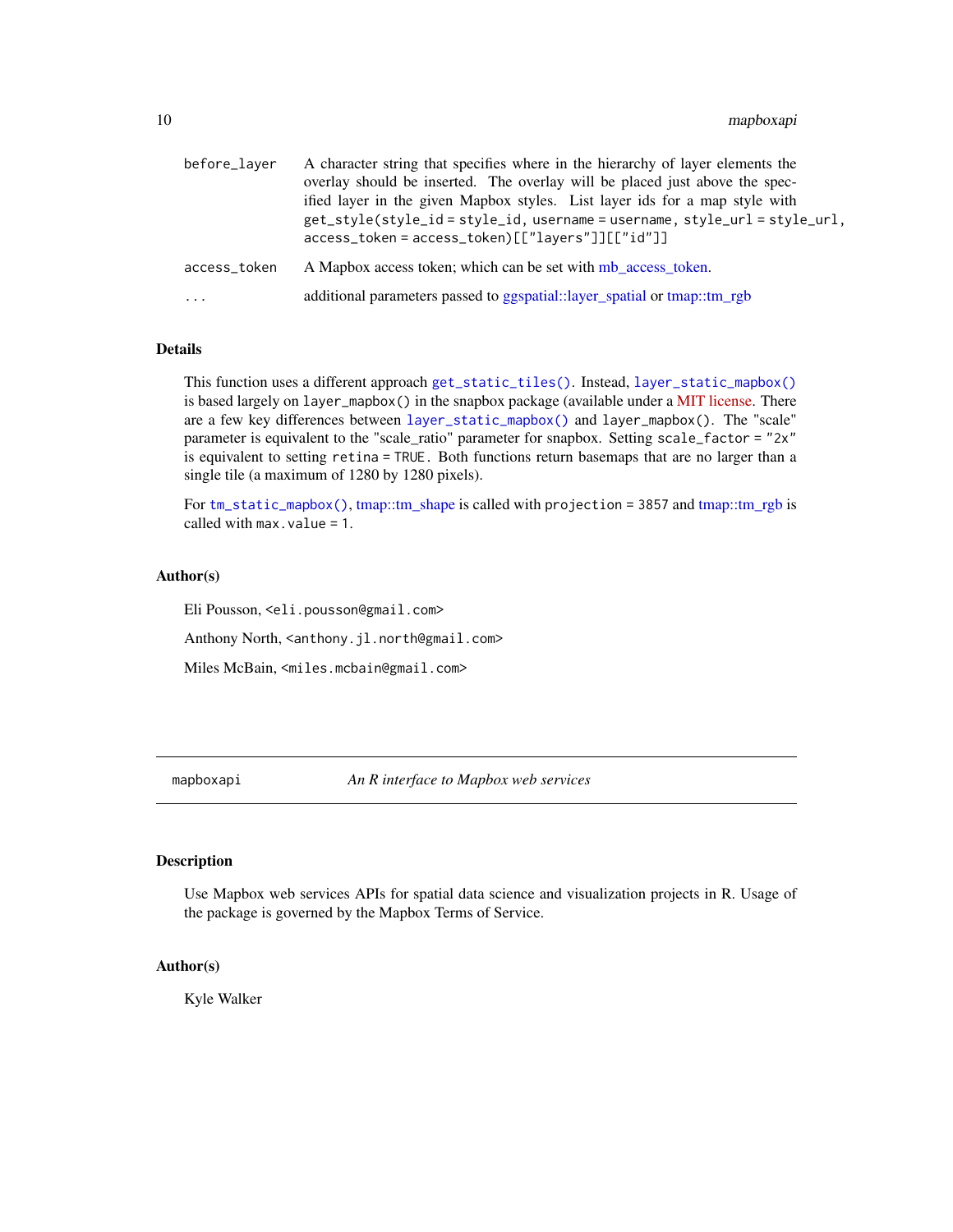<span id="page-10-1"></span><span id="page-10-0"></span>

#### Description

See the Mapbox API documentation for [more information on access tokens and token scopes.](https://docs.mapbox.com/api/overview/#access-tokens-and-token-scopes)

#### Usage

```
mb_access_token(token, overwrite = FALSE, install = FALSE)
get_mb_access_token(
  token = NULL,
 default = c("MAPBOX_PUBLIC_TOKEN", "MAPBOX_SECRET_TOKEN"),
  secret_required = FALSE
)
list_tokens(
  username,
 default = NULL,limit = NULL,
  sortby = "created",
 usage = NULL,
  access_token = NULL
\lambda
```
#### Arguments

| token           | A Mapbox access token; can be public (starting with 'pk') or secret (starting<br>with 'sk') scope, which the function will interpret for you.                      |  |
|-----------------|--------------------------------------------------------------------------------------------------------------------------------------------------------------------|--|
| overwrite       | Whether or not to overwrite an existing Mapbox access token. Defaults to<br>FALSE.                                                                                 |  |
| install         | if TRUE, will install the key in your. Renviron file for use in future sessions.<br>Defaults to FALSE.                                                             |  |
| default         | If TRUE, will only include the default token for an account. If FALSE, will include<br>all other tokens except for the default. Defaults to NULL.                  |  |
| secret_required |                                                                                                                                                                    |  |
|                 | If TRUE, a secret token is required. If FALSE, the default token is provided first<br>and the other token provided second if the first is unavailable.             |  |
| username        | The Mapbox username for which you'd like to list access tokens.                                                                                                    |  |
| limit           | The maximum number of tokens to return. Defaults to NULL.                                                                                                          |  |
| sortby          | How to sort the returned tokens; one of "created" or "modified".                                                                                                   |  |
| usage           | If "pk", returns only public tokens; if "sk", returns only secret tokens. Defaults<br>to NULL, which returns all tokens in the scope of the supplied access token. |  |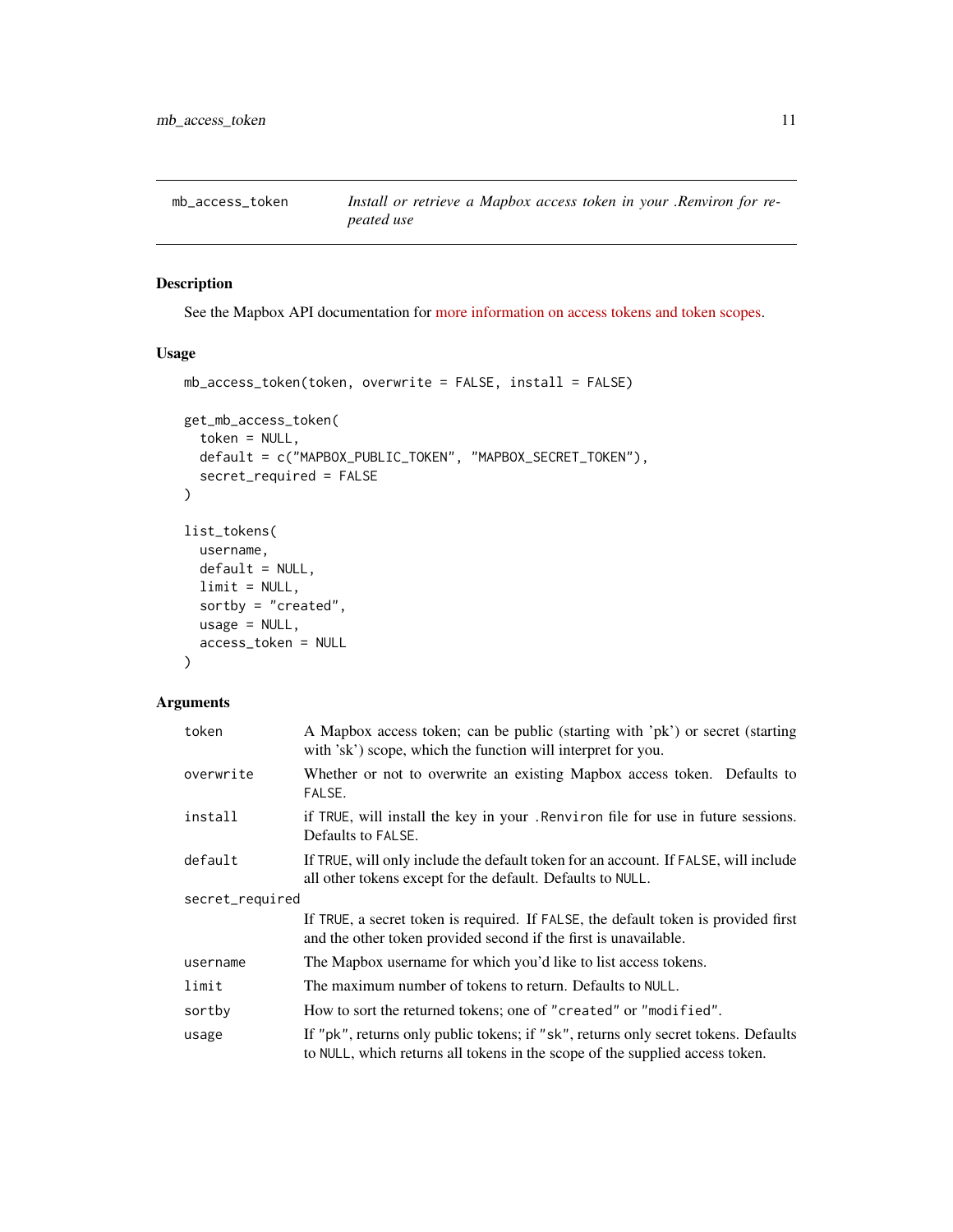<span id="page-11-0"></span>access\_token Your Mapbox access token. If left NULL, will first check to see if you have a secret token stored in .Renviron, then a public token.

#### Value

A tibble of information about tokens in your Mapbox account.

#### Examples

```
## Not run:
my_token <- "..." # The token generated from your Mapbox account
mb_access_token(my_token, install = TRUE)
Sys.getenv("MAPBOX_PUBLIC_TOKEN")
get_mb_access_token()
## End(Not run)
## Not run:
token_list <- list_tokens(
  username = "kwalkertcu", # You would use your own username here
  limit = 10.sortby = "modified" #'
)
## End(Not run)
```

|  | mb_directions |  | Make a request to the Mapbox Directions API |
|--|---------------|--|---------------------------------------------|
|--|---------------|--|---------------------------------------------|

#### Description

See the [Mapbox Directions API documentation](https://docs.mapbox.com/api/navigation/directions/) for more information.

```
mb_directions(
  input_data = NULL,
  origin = NULL,
  destination = NULL,
  profile = "driving",
  output = "sf",depart_at = NULL,alternatives = NULL,
  annotations = NULL,
  bearings = NULL,
  continue_straight = NULL,
  exclude = NULL,
```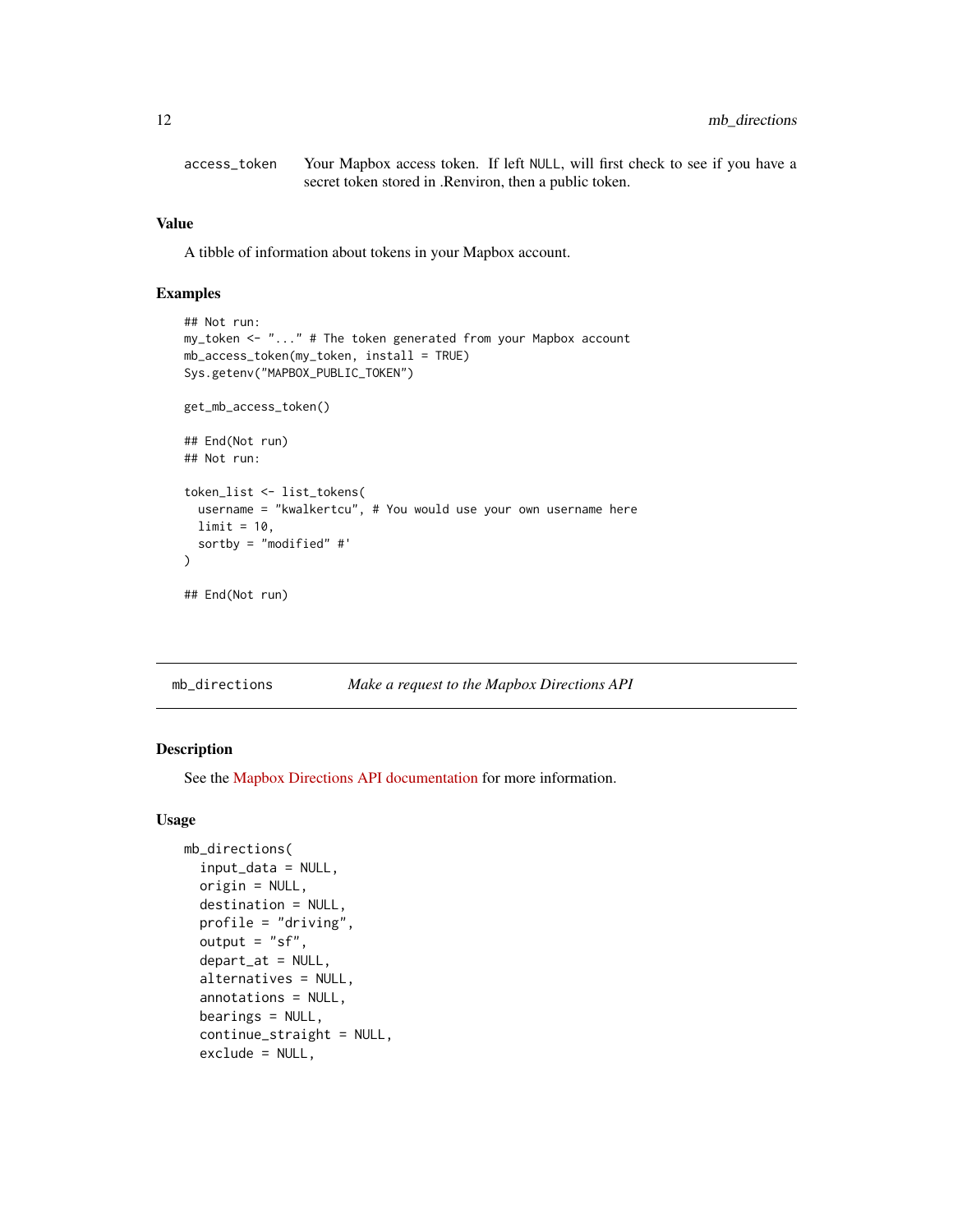### mb\_directions 13

```
geometries = "geojson",
overview = "simplified",
radiuses = NULL,
approaches = NULL,
steps = NULL,
banner_instructions = NULL,
language = NULL,
roundabout_exits = NULL,
voice_instructions = NULL,
voice_units = NULL,
waypoint_names = NULL,
waypoint_targets = NULL,
waypoints = NULL,
walking_speed = NULL,
walkway_bias = NULL,
alley_bias = NULL,
access_token = NULL
```
#### Arguments

 $\mathcal{L}$ 

| input_data        | An input dataset of class "sf", or a list of coordinate pairs for format c(longitude,<br>latitude). Cannot be used with an origin/destination pair.                                                                                                                                                                                           |
|-------------------|-----------------------------------------------------------------------------------------------------------------------------------------------------------------------------------------------------------------------------------------------------------------------------------------------------------------------------------------------|
| origin            | An address or coordinate pair that represents the origin of your requested route.<br>Cannot be used with input_data.                                                                                                                                                                                                                          |
| destination       | An address or coordinate pair that represents the destination of your requested<br>route.                                                                                                                                                                                                                                                     |
| profile           | One of "driving" (the default), "driving-traffic", "walking", or "cycling".                                                                                                                                                                                                                                                                   |
| output            | One of "sf" (the default), which returns an sf LINESTRING representing the<br>route geometry, or "full", which returns the full request from the Directions API<br>as a list.                                                                                                                                                                 |
| depart_at         | (optional) For the "driving" or "driving-traffic" profiles, the departure date and<br>time to reflect historical traffic patterns. If "driving-traffic" is used, live traffic<br>will be mixed in with historical traffic for dates/times near to the current time.<br>Should be specified as an ISO 8601 date/time, e.g. "2022-03-31T09:00". |
| alternatives      | Whether or not to return alternative routes with your request. If TRUE, a list of<br>up to 3 possible routes will be returned.                                                                                                                                                                                                                |
| annotations       | A comma-separated string of additional route metadata, which may include du-<br>ration, distance, speed, and congestion. Must be used with overview = "full".                                                                                                                                                                                 |
| bearings          | A semicolon-delimited character string of bearings                                                                                                                                                                                                                                                                                            |
| continue_straight |                                                                                                                                                                                                                                                                                                                                               |
|                   | continue_straight                                                                                                                                                                                                                                                                                                                             |
| exclude           | Road types to exclude from your route; possible choices are 'toll', 'motorway',<br>or 'ferry'. Defaults to NULL.                                                                                                                                                                                                                              |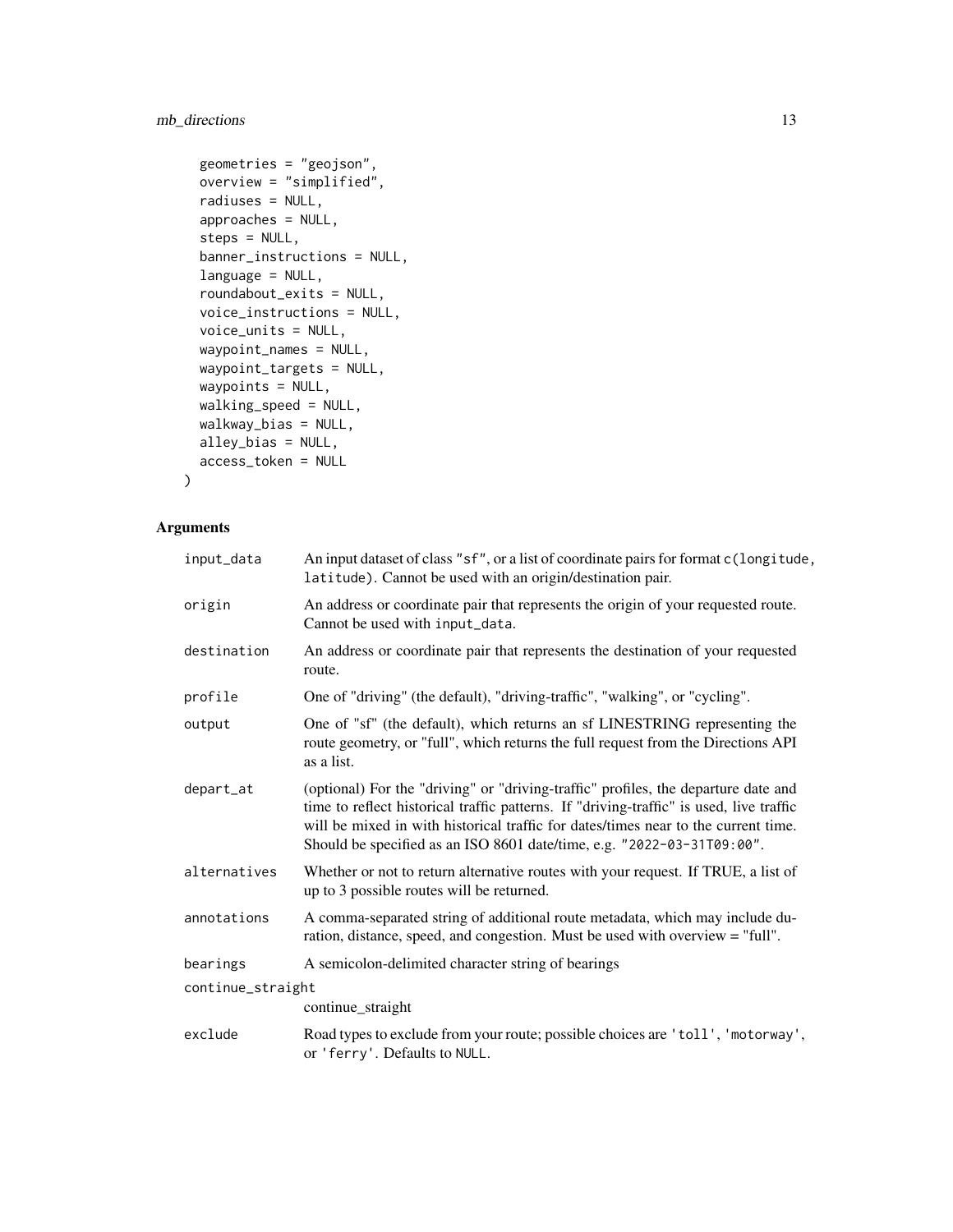<span id="page-13-0"></span>

| geometries          | The route geometry format. If output = 'sf', you will get back an sf object<br>and you should leave this blank. If output = 'full', the embedded route ge-<br>ometries will be one of 'geojson' (the default), 'polyline' with five decimal<br>place precision, or 'polyline6'. |
|---------------------|---------------------------------------------------------------------------------------------------------------------------------------------------------------------------------------------------------------------------------------------------------------------------------|
| overview            | If left blank, defaults to 'simplified' for simplified geometry; the other option<br>is 'full' which provides the most detailed geometry available.                                                                                                                             |
| radiuses            | A character string with semicolon-separated radii that specify the distance (in<br>meters) to snap each input coordinate to the road network. Defaults to NULL.                                                                                                                 |
| approaches          | A character string with semicolon-separated specifications for how to approach<br>waypoints. Options include unrestricted and curb. Defaults to NULL which<br>uses unrestricted for all waypoints.                                                                              |
| steps               | If TRUE, returns the route object split up into route legs with step-by-step instruc-<br>tions included. If FALSE or NULL (the default), a single line geometry represent-<br>ing the full route will be returned.                                                              |
| banner_instructions |                                                                                                                                                                                                                                                                                 |
|                     | Whether or not to return banner objects; only available whenoutput = 'full'<br>and steps = TRUE.                                                                                                                                                                                |
| language            | The language of the returned instructions (defaults to English). Available lan-<br>guage codes are found at https://docs.mapbox.com/api/navigation/#instructions-languages.<br>Only available when steps = TRUE.                                                                |
| roundabout_exits    |                                                                                                                                                                                                                                                                                 |
|                     | If TRUE, adds instructions for roundabout entrance and exit. Only available<br>when $steps = TRUE$ .                                                                                                                                                                            |
|                     | voice_instructions, voice_units                                                                                                                                                                                                                                                 |
|                     | Only available when steps = TRUE and output = 'full'.                                                                                                                                                                                                                           |
|                     | waypoint_names, waypoint_targets, waypoints<br>Only available when steps = TRUE and output = 'full'.                                                                                                                                                                            |
| walking_speed       | The walking speed in meters/second; available when profile = 'walking'.                                                                                                                                                                                                         |
| walkway_bias        | Can take values between -1 and 1, where negative numbers avoid walkways and<br>positive numbers prefer walkways. Available when profile = 'walking'.                                                                                                                            |
| alley_bias          | Can take values between -1 and 1, where negative numbers avoid alleys and<br>positive numbers prefer alleys. Available when profile = 'walking'.                                                                                                                                |
| access_token        | A Mapbox access token; which can be set with mb_access_token()                                                                                                                                                                                                                  |

#### Value

An sf object (or list of sf objects), or full R list representing the API response.

### Examples

```
## Not run:
library(mapboxapi)
library(leaflet)
my_route <- mb_directions(
 origin = "10 Avenue de Wagram, 75008 Paris France",
```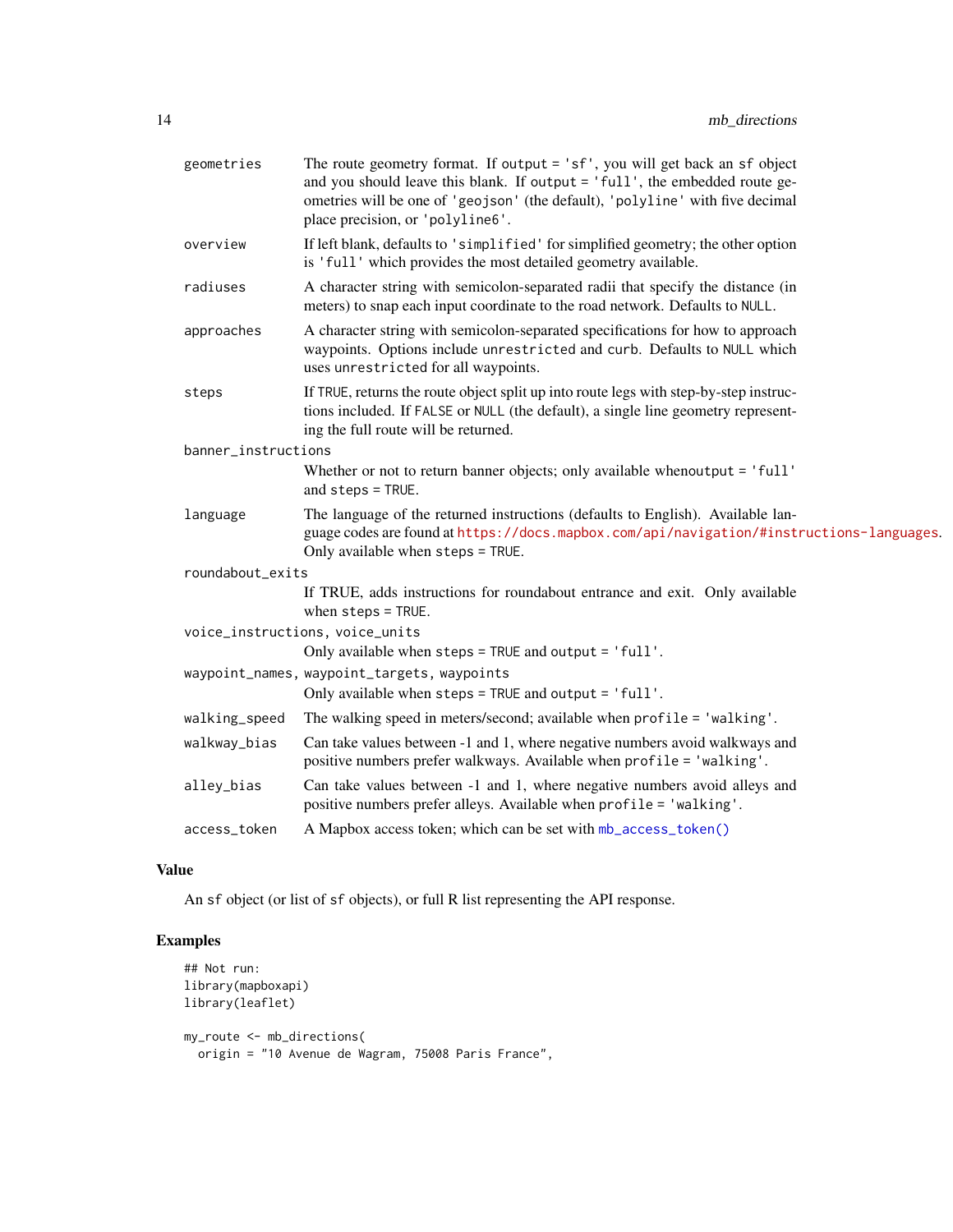#### <span id="page-14-0"></span>mb\_geocode 15

```
destination = "59 Rue de Tocqueville, 75017 Paris France",
 profile = "cycling",
 steps = TRUE,
 language = "fr")
leaflet(my_route) %>%
 addMapboxTiles(
   style_id = "light-v9",
   username = "mapbox"
 ) %>%
 addPolylines()
## End(Not run)
```
mb\_geocode *Geocode an address or place description using the Mapbox Geocoding API*

#### Description

See the [Mapbox Geocoding API documentation](https://docs.mapbox.com/api/search/geocoding/) for more information.

```
mb_geocode(
  search_text,
  endpoint = "mapbox.places",
  limit = 1,
  types = NULL,
  search_within = NULL,
  language = NULL,
  output = "coordinates",
  access_token = NULL
)
mb_reverse_geocode(
  coordinates,
  endpoint = "mapbox.places",
  limit = 1,
  language = NULL,
  types = NULL,output = "text",
  access_token = NULL
)
```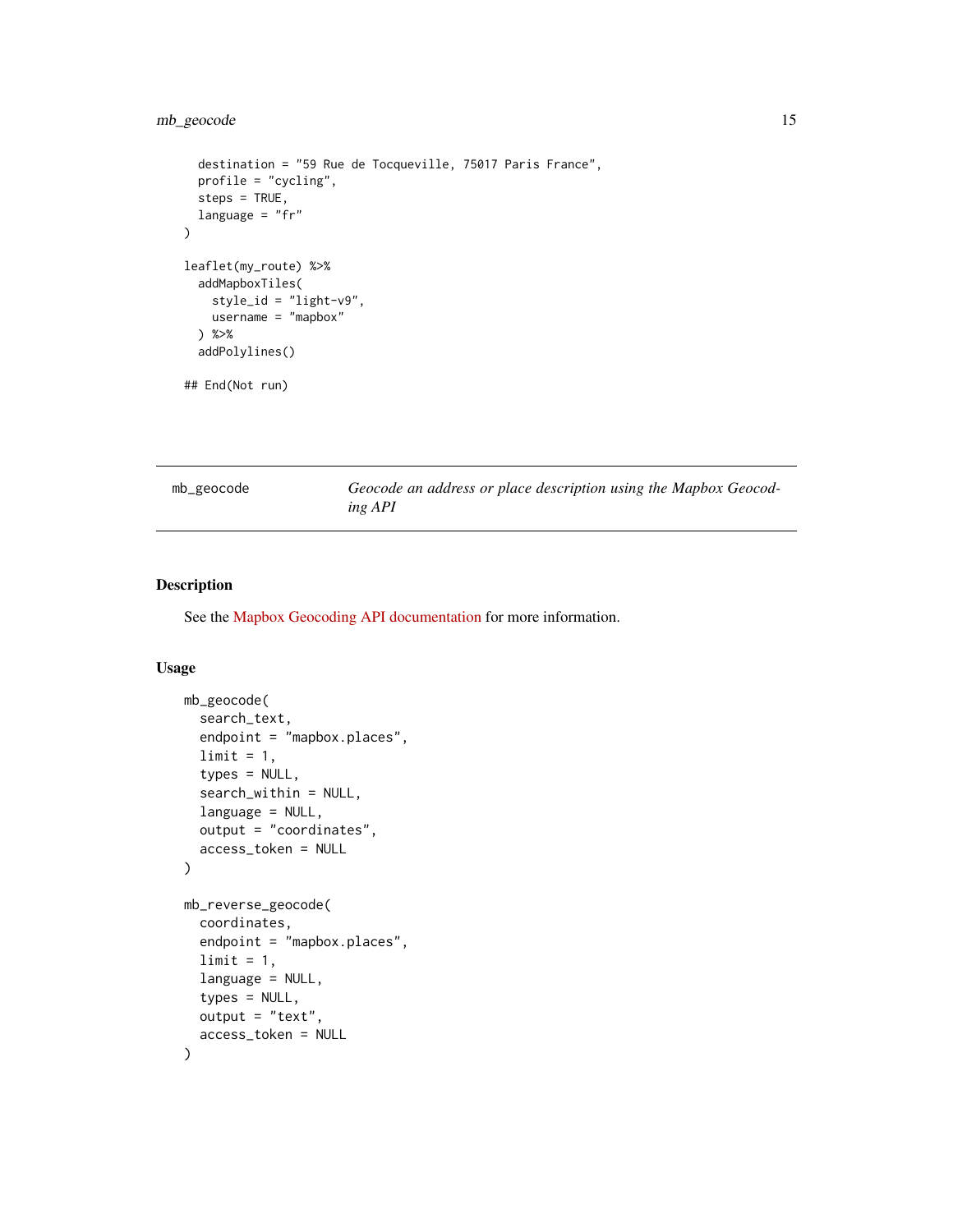#### <span id="page-15-0"></span>Arguments

| search_text   | The text to search, formatted as a character string. Can be an address, a location,<br>or a description of a point of interest.                                                                                                                                   |
|---------------|-------------------------------------------------------------------------------------------------------------------------------------------------------------------------------------------------------------------------------------------------------------------|
| endpoint      | One of 'mapbox.places' (the default) or mapbox.places-permanent. Per<br>Mapbox's terms of service, you are only allowed to save results and perform<br>batch geocoding with the places-permanent endpoint.                                                        |
| limit         | How many results to return; defaults to 1 (maximum 10).                                                                                                                                                                                                           |
| types         | A vector of feature types to limit to which the search should be limited. Avail-<br>able options include 'country', 'region', 'postcode', 'district', 'place',<br>'locality', 'neighborhood', 'address', and 'poi'. If left blank, all types<br>will be searched. |
| search_within | An sf object, or vector representing a bounding box of format c(min_longitude,<br>min_latitude, max_longitude, max_latitude) used to limit search results.<br>Defaults to NULL.                                                                                   |
| language      | The user's language, which can help with interpretation of queries. Available<br>languages are found at https://docs.mapbox.com/api/search/#language-coverage.                                                                                                    |
| output        | one of "text" (the default), which will return a character string or list of char-<br>acter strings representing the returned results; output = "sf", returning an sf<br>object; or "full", which will return a list with the full API response.                  |
| access_token  | The Mapbox access token (required); can be set with mb_access_token()                                                                                                                                                                                             |
| coordinates   | The coordinates of a location in format c(longitude, latitude) for which<br>you'd like to return information.                                                                                                                                                     |

#### Value

A character vector, list, or sf object representing the query results.

### Examples

```
## Not run:
whitehouse <- mb_geocode("1600 Pennsylvania Ave, Washington DC")
## End(Not run)
## Not run:
mb_reverse_geocode(c(77.5958768, 12.9667046), limit = 5, types = "poi")
## End(Not run)
```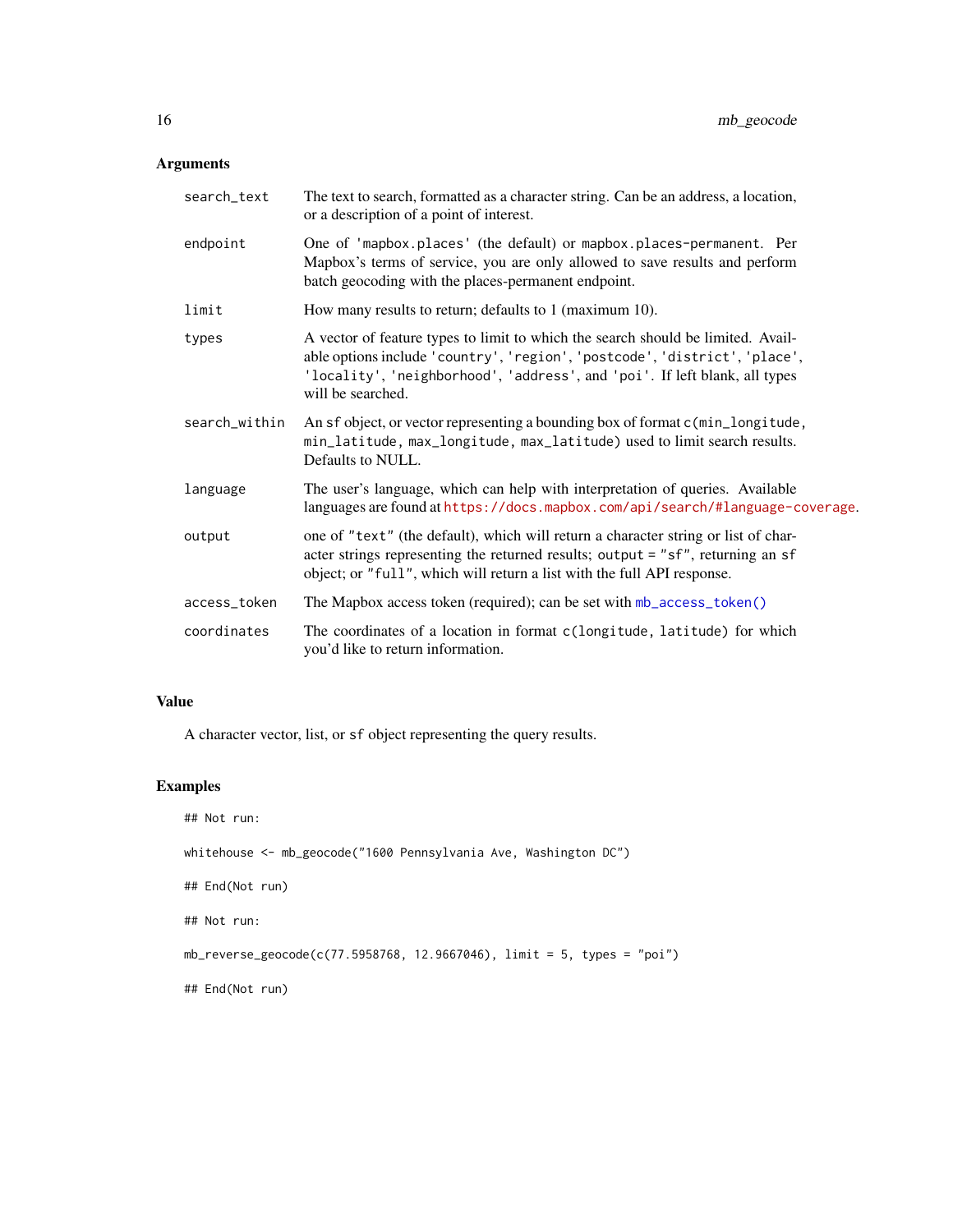<span id="page-16-1"></span><span id="page-16-0"></span>mb\_isochrone *Generate isochrones using the Mapbox Navigation Service Isochrone API*

#### Description

This function returns isochrones from the Mapbox Navigation Service [Isochrone API.](https://docs.mapbox.com/api/navigation/isochrone/) Isochrones are shapes that represent the reachable area around one or more locations within a given travel time. Isochrones can be computed for driving, walking, or cycling routing profiles, and can optionally be set to return distances rather than times. [mb\\_isochrone\(\)](#page-16-1) returns isochrones as simple features objects in the WGS 1984 geographic coordinate system.

#### Usage

```
mb_isochrone(
  location,
  profile = "driving",
  time = c(5, 10, 15),
  distance = NULL,
  depart_at = NULL,access_token = NULL,
  denoise = 1,
  generalize = NULL,
  geometry = "polygon",
  output = "sf",ratelimit = 300,
  keep_color_cols = FALSE,
  id_column = NULL
)
```
#### Arguments

| location  | A vector of form c(longitude, latitude), an address that can be geocoded<br>as a character string, or an sf object.                                                                                                                                                                                                   |
|-----------|-----------------------------------------------------------------------------------------------------------------------------------------------------------------------------------------------------------------------------------------------------------------------------------------------------------------------|
| profile   | One of "driving", "walking", "cycling", or "driving-traffic". "driving" is the<br>default.                                                                                                                                                                                                                            |
| time      | A vector of isochrone contours, specified in minutes. Defaults to $c(5, 10, 15)$ .<br>The maximum time supported is 60 minutes. Reflects traffic conditions for the<br>date and time at which the function is called. If reproducibility of isochrones is<br>required, supply an argument to the depart_at parameter. |
| distance  | A vector of distance contours specified in meters. If supplied, will supercede any<br>call to the time parameter as time and distance cannot be used simultaneously.<br>Defaults to NULL.                                                                                                                             |
| depart_at | (optional) For the "driving" or "driving-traffic" profiles, the departure date and<br>time to reflect historical traffic patterns. If "driving-traffic" is used, live traffic<br>will be mixed in with historical traffic for dates/times near to the current time.                                                   |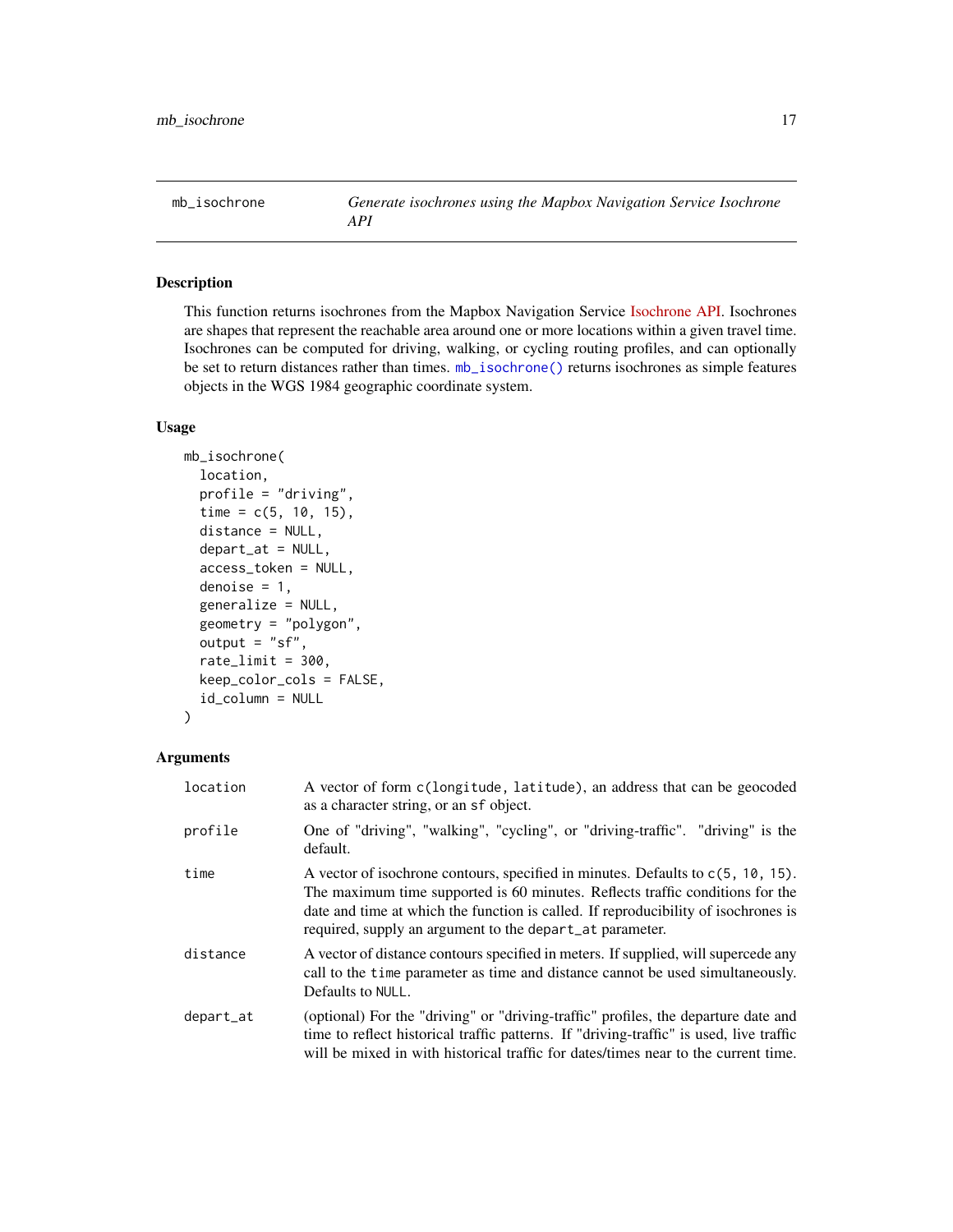|                 |              | Should be specified as an ISO 8601 date/time, e.g. "2022-03-31T09:00". If<br>NULL (the default), isochrones will reflect traffic conditions at the date and time<br>when the function is called.                         |
|-----------------|--------------|--------------------------------------------------------------------------------------------------------------------------------------------------------------------------------------------------------------------------|
|                 | access_token | A valid Mapbox access token.                                                                                                                                                                                             |
|                 | denoise      | A floating-point value between 0 and 1 used to remove smaller contours. 1 is<br>the default and returns only the largest contour for an input time.                                                                      |
|                 | generalize   | A value expressed in meters of the tolerance for the Douglas-Peucker general-<br>ization algorithm used to simplify the isochrone shapes. If NULL (the default),<br>the Mapbox API will choose an optimal value for you. |
|                 | geometry     | one of "polygon" (the default), which returns isochrones as polygons, or alter-<br>natively "linestring", which returns isochrones as linestrings.                                                                       |
|                 | output       | one of "sf" (the default), which returns an sf object representing the isochrone(s),<br>or "list", which returns the GeoJSON response from the API as an R list.                                                         |
|                 | rate_limit   | The rate limit for the API, expressed in maximum number of calls per minute.<br>For most users this will be 300 though this parameter can be modified based on<br>your Mapbox plan. Used when location is "sf".          |
| keep_color_cols |              |                                                                                                                                                                                                                          |
|                 |              | Whether or not to retain the color columns that the Mapbox API generates by<br>default (applies when the output is an sf object). Defaults to FALSE.                                                                     |
|                 | id_column    | If the input dataset is an sf object, the column in your dataset you want to use<br>as the isochrone ID. Otherwise, isochrone IDs will be identified by row index or<br>position.                                        |
|                 |              |                                                                                                                                                                                                                          |

#### Value

An sf object representing the isochrone(s) around the location(s).

#### Examples

```
## Not run:
library(mapboxapi)
library(mapdeck)
isochrones <- mb_isochrone("The Kremlin, Moscow Russia",
  time = c(4, 8, 12),
  profile = "walking"
\mathcal{L}mapdeck(style = mapdeck_style("light")) %>%
  add_polygon(
    data = isochrones,
    fill_colour = "time",
    fill_opacity = 0.5,
    legend = TRUE
  )
## End(Not run)
```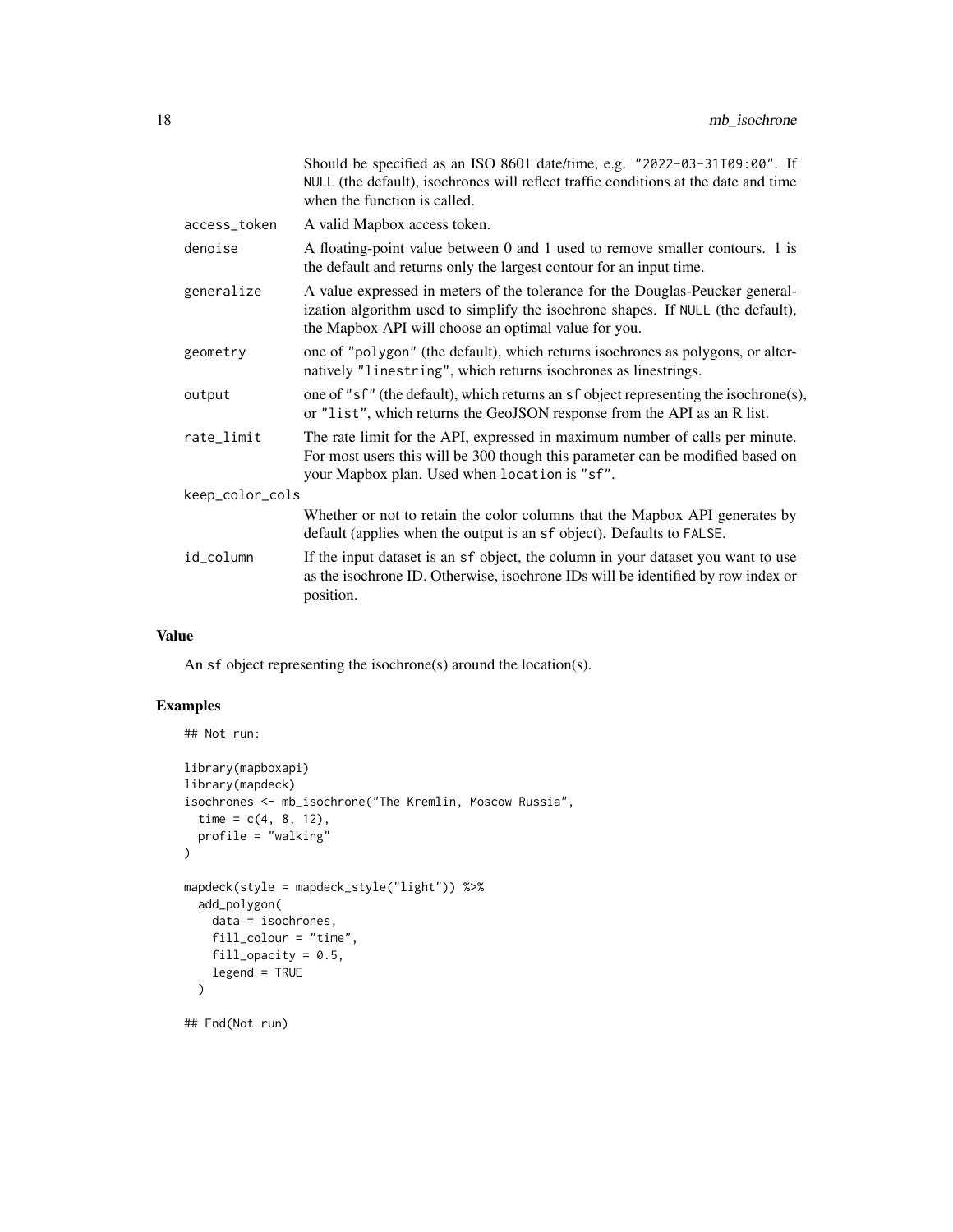<span id="page-18-0"></span>

#### Description

Retrieve a matrix of travel times from the Mapbox Directions API

#### Usage

```
mb_matrix(
 origins,
 destinations = NULL,
 profile = "driving",
  fallback_speed = NULL,
 output = c("duration", "distance"),
  duration_output = c("minutes", "seconds"),
  access_token = NULL
)
```
#### Arguments

| origins         | The input coordinates of your request. Acceptable inputs include a list of co-<br>ordinate pair vectors in $c(x, y)$ format or an sf object. For sf linestrings or<br>polygons, the distance between centroids will be taken.                                                       |
|-----------------|-------------------------------------------------------------------------------------------------------------------------------------------------------------------------------------------------------------------------------------------------------------------------------------|
| destinations    | The destination coordinates of your request. If NULL (the default), a many-to-<br>many matrix using origins will be returned.                                                                                                                                                       |
| profile         | One of "driving" (the default), "driving-traffic", "walking", or "cycling".                                                                                                                                                                                                         |
|                 | fallback_speed A value expressed in kilometers per hour used to estimate travel time when<br>a route cannot be found between locations. The returned travel time will be<br>based on the straight-line estimate of travel between the locations at the specified<br>fallback speed. |
| output          | one of "duration" (the default), which will be measured in either minutes or<br>seconds (depending on the value of duration_output), or "distance", which<br>will be returned in meters.                                                                                            |
| duration_output |                                                                                                                                                                                                                                                                                     |
|                 | one of "minutes" (the default) or "seconds"                                                                                                                                                                                                                                         |
| access_token    | A Mapbox access token (required)                                                                                                                                                                                                                                                    |

#### Value

An R matrix of source-destination travel times.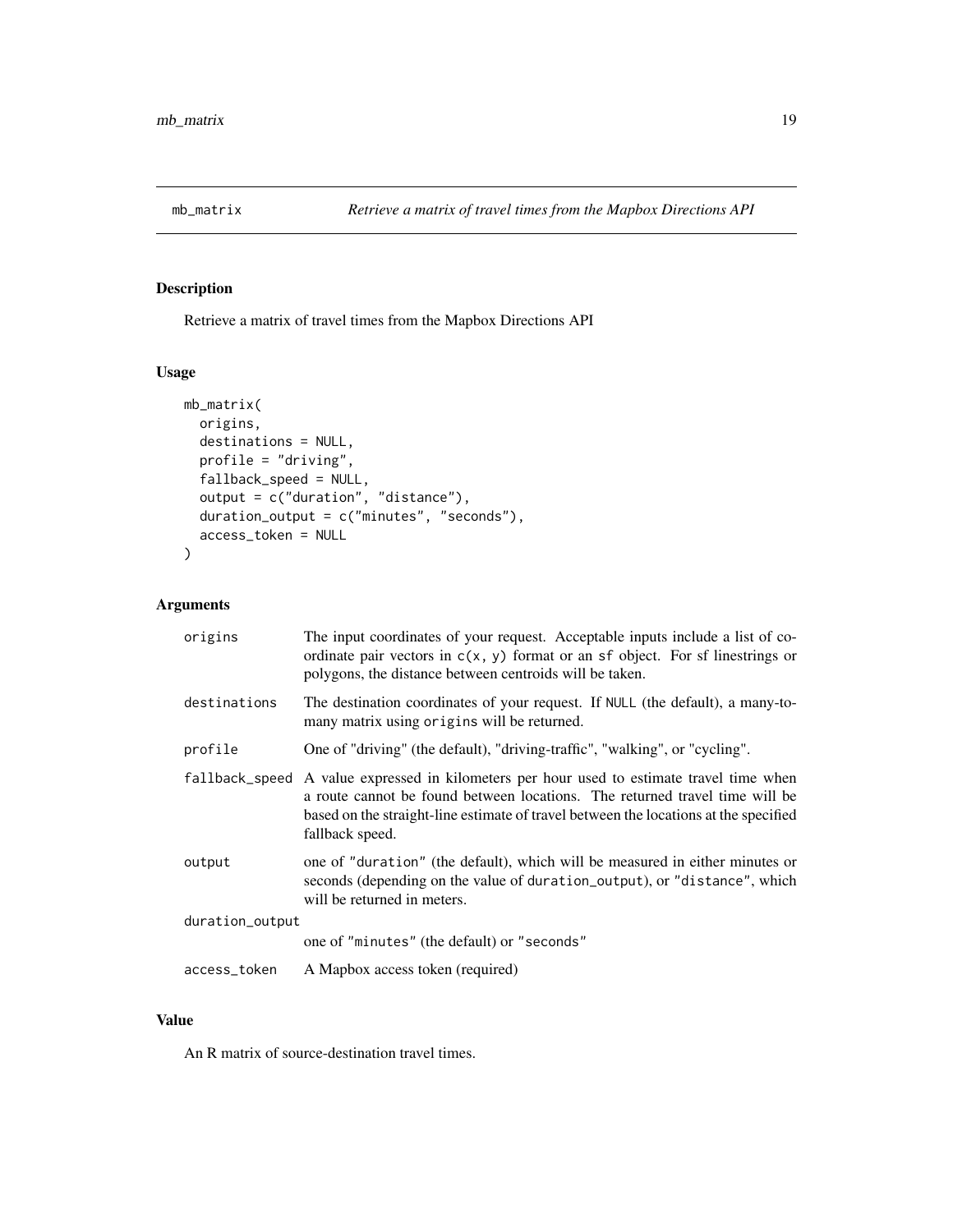#### Examples

## Not run:

```
library(mapboxapi)
library(tigris)
library(mapdeck)
philly_tracts <- tracts("PA", "Philadelphia", cb = TRUE, class = "sf")
downtown_philly <- mb_geocode("Philadelphia City Hall, Philadelphia PA")
time_to_downtown <- mb_matrix(philly_tracts, downtown_philly)
philly_tracts$time <- time_to_downtown
mapdeck(style = mapdeck_style("light")) %>%
  add_polygon(
   data = philly_tracts,
   fill_colour = "time",
   fill_opacity = 0.6,
   legend = TRUE
  \lambda## End(Not run)
```
mb\_optimized\_route *Return an optimized route for a series of input coordinates*

#### Description

Return an optimized route for a series of input coordinates

```
mb_optimized_route(
  input_data,
 profile = c("driving", "walking", "cycling", "driving-traffic"),
 output = "sf",source = c("any", "first"),destination = c("any", "last"),
  roundtrip = TRUE,
  annotations = NULL,
  approaches = NULL,
  bearings = NULL,
  distributions = NULL,
  language = NULL,
  overview = "simplified",
  radiuses = NULL,
```
<span id="page-19-0"></span>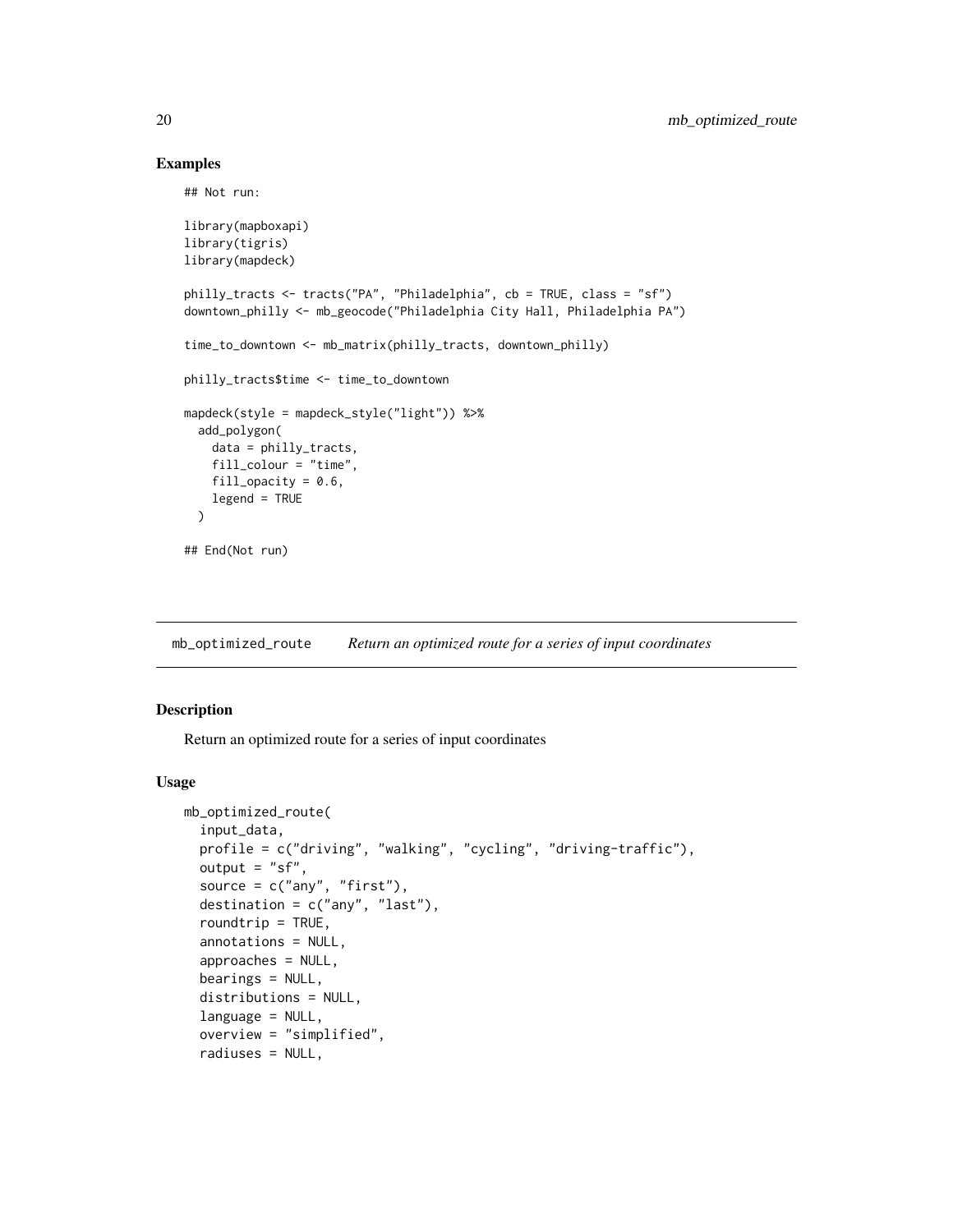```
steps = NULL,
  access_token = NULL
\mathcal{L}
```
## Arguments

| input_data    | An input dataset of class "sf", or a list of coordinate pairs of format c(longitude,<br>latitude). Must be between 2 and 12 coordinate pairs.                                                                                                                              |
|---------------|----------------------------------------------------------------------------------------------------------------------------------------------------------------------------------------------------------------------------------------------------------------------------|
| profile       | One of "driving" (the default), "driving-traffic", "walking", or "cycling".                                                                                                                                                                                                |
| output        | One of "sf" (the default), which returns an sf LINESTRING representing the<br>route geometry, or "full", which returns the full request from the Directions API<br>as a list.                                                                                              |
| source        | One of "any" (the default) or "first". If "any" is specified, any of the input<br>coordinates may be used as the starting point. If "first" is specified, the first<br>coordinate will be used.                                                                            |
| destination   | One of "any" (the default) or "last". If "any" is specified, any of the input<br>coordinates may be used as the ending point. If "last" is specified, the last coor-<br>dinate will be used.                                                                               |
| roundtrip     | If TRUE (the default), the route will start and end at the same point. roundtrip<br>= FALSE only works when source is "first" and destination is "last". If<br>FALSE is supplied here, the route will start at the first point in input_data and<br>end at the last point. |
| annotations   | A comma-separated string of additional route metadata, which may include du-<br>ration, distance, speed, and congestion. Must be used with overview = "full".                                                                                                              |
| approaches    | A character string with semicolon-separated specifications for how to approach<br>waypoints. Options include unrestricted and curb. Defaults to NULL which<br>uses unrestricted for all waypoints.                                                                         |
| bearings      | A semicolon-delimited character string of bearings.                                                                                                                                                                                                                        |
| distributions | A semicolon-delimited character string of number pairs that specifies pick-up<br>and drop-off locations. The first number indicates the index of the pick-up loca-<br>tion, and the second number represents the index of the drop-off location.                           |
| language      | The language of the returned instructions (defaults to English). Available lan-<br>guage codes are found at https://docs.mapbox.com/api/navigation/#instructions-languages.<br>Only available when steps = TRUE.                                                           |
| overview      | If left blank, defaults to 'simplified' for simplified geometry; the other option<br>is 'full' which provides the most detailed geometry available.                                                                                                                        |
| radiuses      | A character string with semicolon-separated radii that specify the distance (in<br>meters) to snap each input coordinate to the road network. Defaults to NULL.                                                                                                            |
| steps         | If TRUE, returns the route object split up into route legs with step-by-step instruc-<br>tions included. If FALSE or NULL (the default), a single line geometry represent-<br>ing the full route will be returned.                                                         |
| access_token  | Your Mapbox access token; which can be set with mb_access_token()                                                                                                                                                                                                          |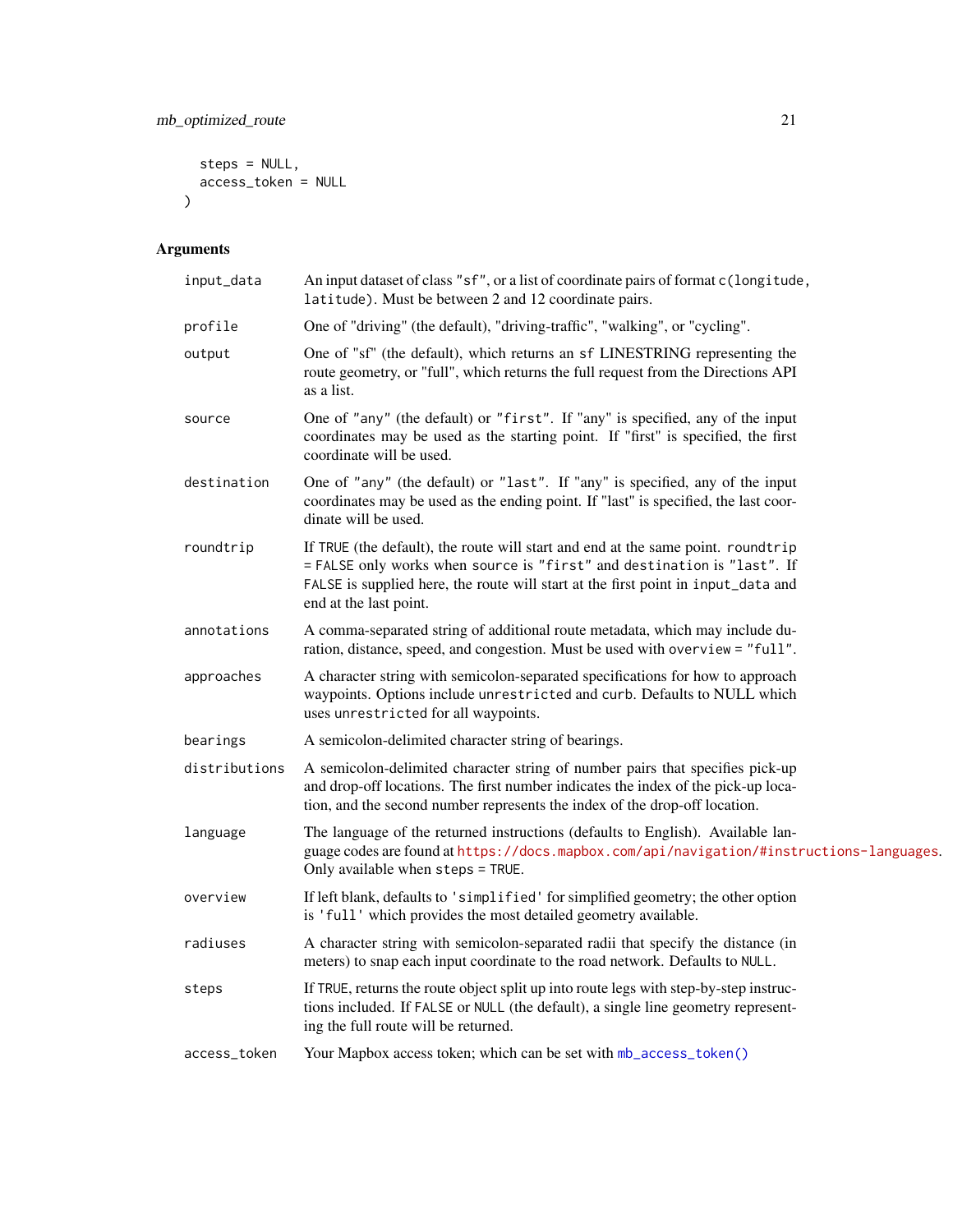#### <span id="page-21-0"></span>Value

Either a list of two sf objects - one representing the waypoints, and one representing the route - or an R list representing the full optimization API response.

#### Examples

```
## Not run:
library(mapboxapi)
library(sf)
to_visit <- data.frame(
  X = c(-0.209307, -0.185875, -0.216877, -0.233511, -0.234541),Y = c(5.556019, 5.58031, 5.582528, 5.566771, 5.550209)
) %>%
  st_as_sf(coords = c("X", "Y"), crs = 4326)
optimized_route <- mb_optimized_route(to_visit,
  profile = "driving-traffic"
\lambda## End(Not run)
```
<span id="page-21-1"></span>prep\_overlay\_markers *Prepare overlay markers for use in a Mapbox static map*

#### Description

Markers are prepared to match GeoJSON [marker-spec](https://github.com/mapbox/mapbox-gl-markers#geojson-marker-spec) which is a partial implementation of the GeoJSON [simplestyle-spec](https://github.com/mapbox/simplestyle-spec/tree/master/1.1.0) (described as a work-in-progress by Mapbox).

#### Usage

```
prep_overlay_markers(
 data = NULL,marker_type = c("pin-s", "pin-l", "url"),
 label = NA,
  color = NA,
  longitude = NULL,
 latitude = NULL,
 url = NA)
```
#### **Arguments**

data An input data frame with longitude and latitude columns (X and Y or lon and lat as names are also acceptable) or an sf object with geometry type POINT.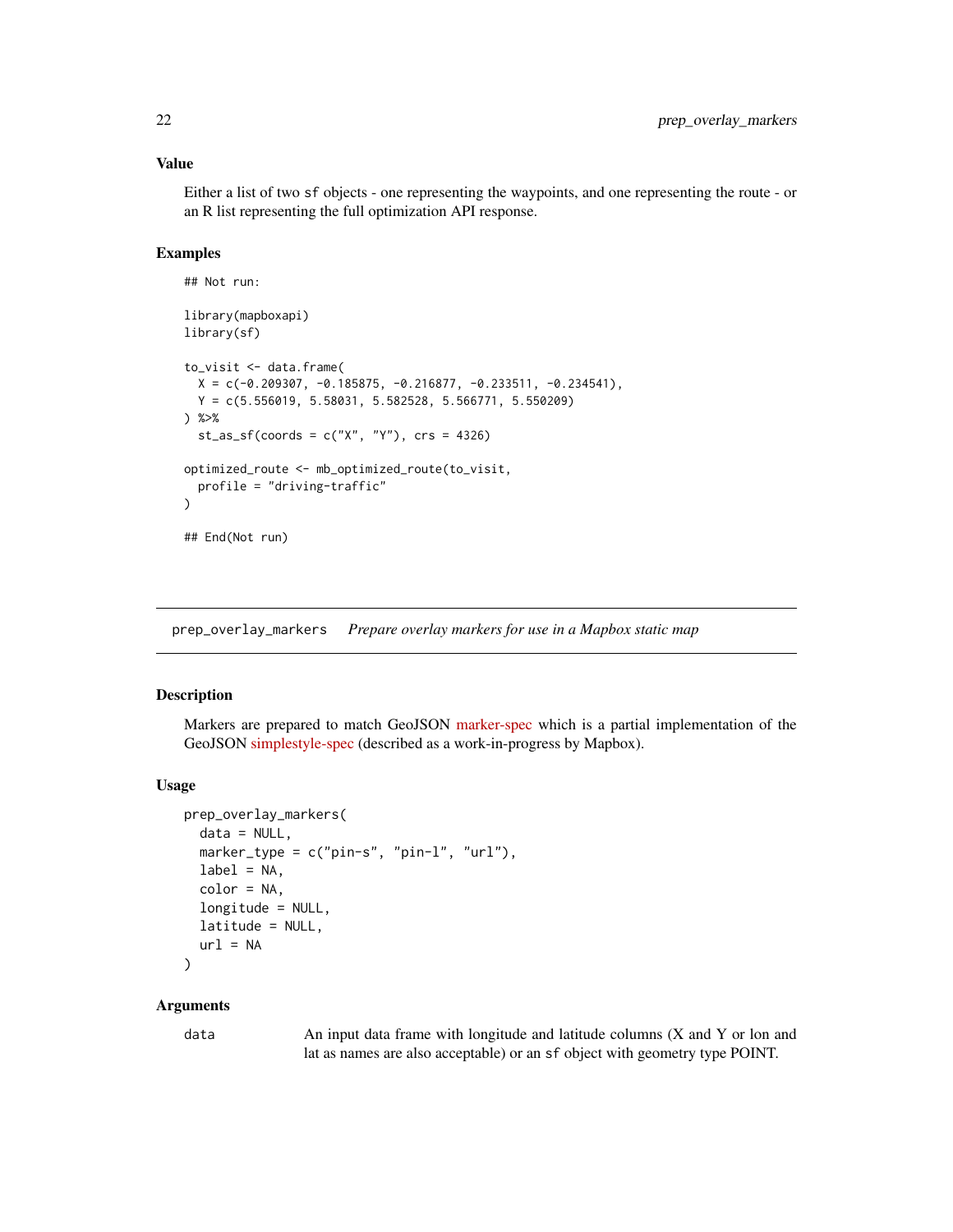### <span id="page-22-0"></span>query\_tiles 23

| marker_type | The marker type; one of "pin-s", for a small pin; "pin-1", for a large pin; and<br>"url", for an image path.                                         |
|-------------|------------------------------------------------------------------------------------------------------------------------------------------------------|
| label       | The marker label (optional). Can be a letter, number (0 through 99), or a valid<br>Maki icon (see https://labs.mapbox.com/maki-icons/) for options). |
| color       | The marker color (optional). Color should be specified as a three or six-digit<br>hexadecimal code without the number sign.                          |
| longitude   | A vector of longitudes; inferred from the input dataset if data is provided.                                                                         |
| latitude    | A vector of latitudes; inferred from the input dataset if data is provided.                                                                          |
| url         | The URL of the image to be used for the icon if $market\_type = "url".$                                                                              |

#### Value

A formatted list of marker specifications that can be passed to the [static\\_mapbox](#page-23-1) function.

| query_tiles | Get information about features in a tileset using the Tilequery API |
|-------------|---------------------------------------------------------------------|
|-------------|---------------------------------------------------------------------|

### Description

Get information about features in a tileset using the Tilequery API

#### Usage

```
query_tiles(
 location,
 tileset_id,
 radius = 0,
 limit = 5,dedupe = TRUE,geometry = NULL,
 layers = NULL,
 access_token = NULL
)
```
### Arguments

| location   | The location for which you'd like to query tiles, expressed as either a length-2<br>vector of longitude and latitude or an address you'd like to geocode.                                        |
|------------|--------------------------------------------------------------------------------------------------------------------------------------------------------------------------------------------------|
| tileset_id | The tileset ID to query.                                                                                                                                                                         |
| radius     | The radius around the point (in meters) for which you'd like to query features.<br>For point-in-polygon queries (e.g. "what county is my point located in?") the<br>default of 0 should be used. |
| limit      | How many features to return (defaults to 5). Can be an integer between 1 and<br>50.                                                                                                              |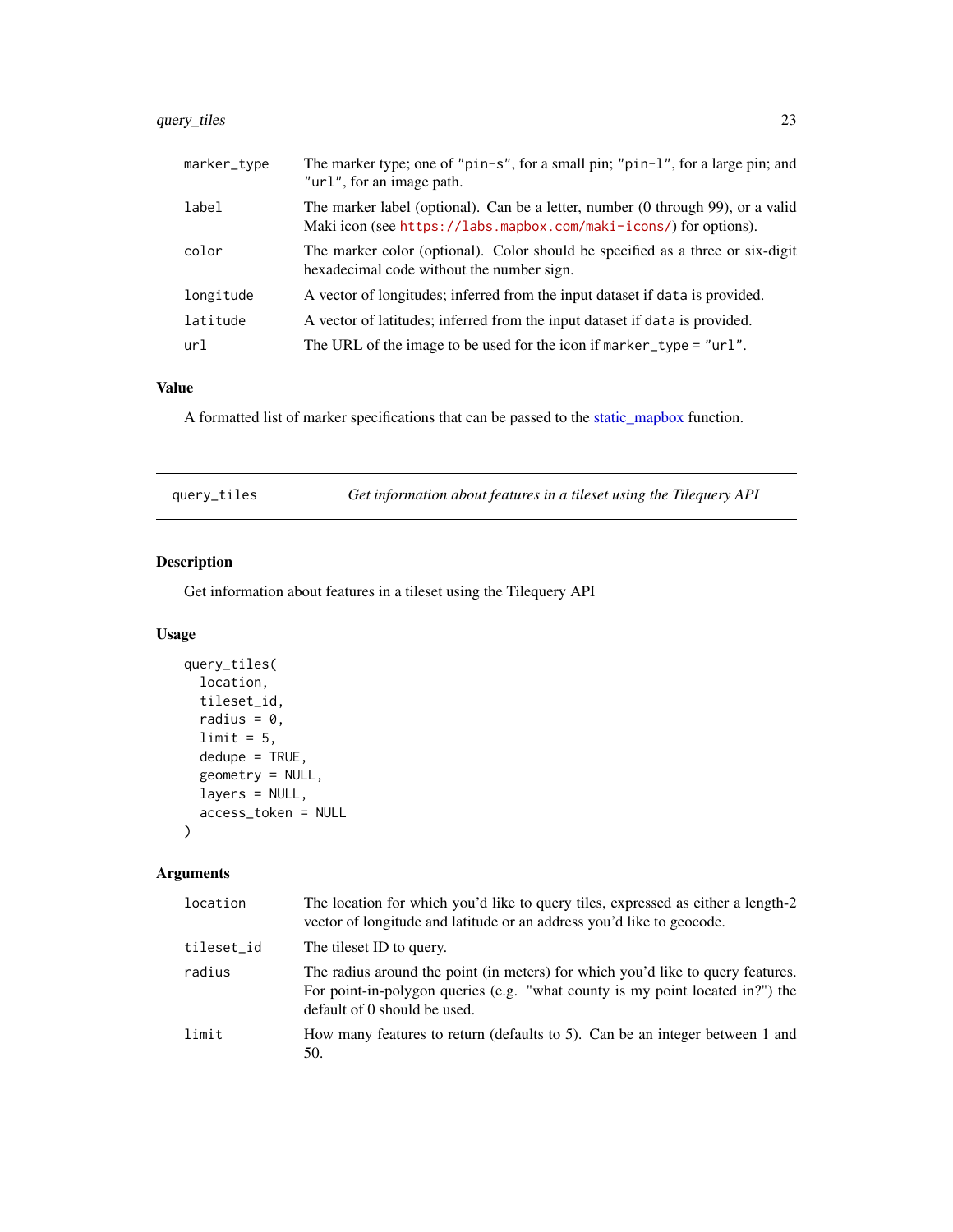<span id="page-23-0"></span>

| dedupe       | Whether or not to return duplicate features as identified by their IDs. The de-<br>fault, TRUE, will de-duplicate your dataset.                                |
|--------------|----------------------------------------------------------------------------------------------------------------------------------------------------------------|
| geometry     | The feature geometry type to query - can be "point", "linestring", or "polygon".<br>If left blank, all geometry types will be queried.                         |
| lavers       | A vector of layer IDs you'd like to query (recommended); if left blank will query<br>all layers, with the limitation that at most 50 features can be returned. |
| access_token | A Mapbox access token, which can be set with mb access token().                                                                                                |

#### Value

An R list containing the API response, which includes information about the requested features. Parse the list to extract desired elements.

#### See Also

<https://docs.mapbox.com/help/tutorials/find-elevations-with-tilequery-api/>

#### Examples

```
## Not run:
library(mapboxapi)
elevation <- query_tiles(
  location = "Breckenridge, Colorado",
  tileset_id = "mapbox.mapbox-terrain-v2",
  layer = "contour",
  limit = 50
)
max(elevation$features$properties$ele)
## End(Not run)
```
<span id="page-23-1"></span>static\_mapbox *Return a static Mapbox map from a specified style*

#### Description

This function uses the [Mapbox Static Maps API](https://www.mapbox.com/static-maps) to return a pointer to an "magick-image" class image or a [httr::response](#page-0-0) object from the static map image URL.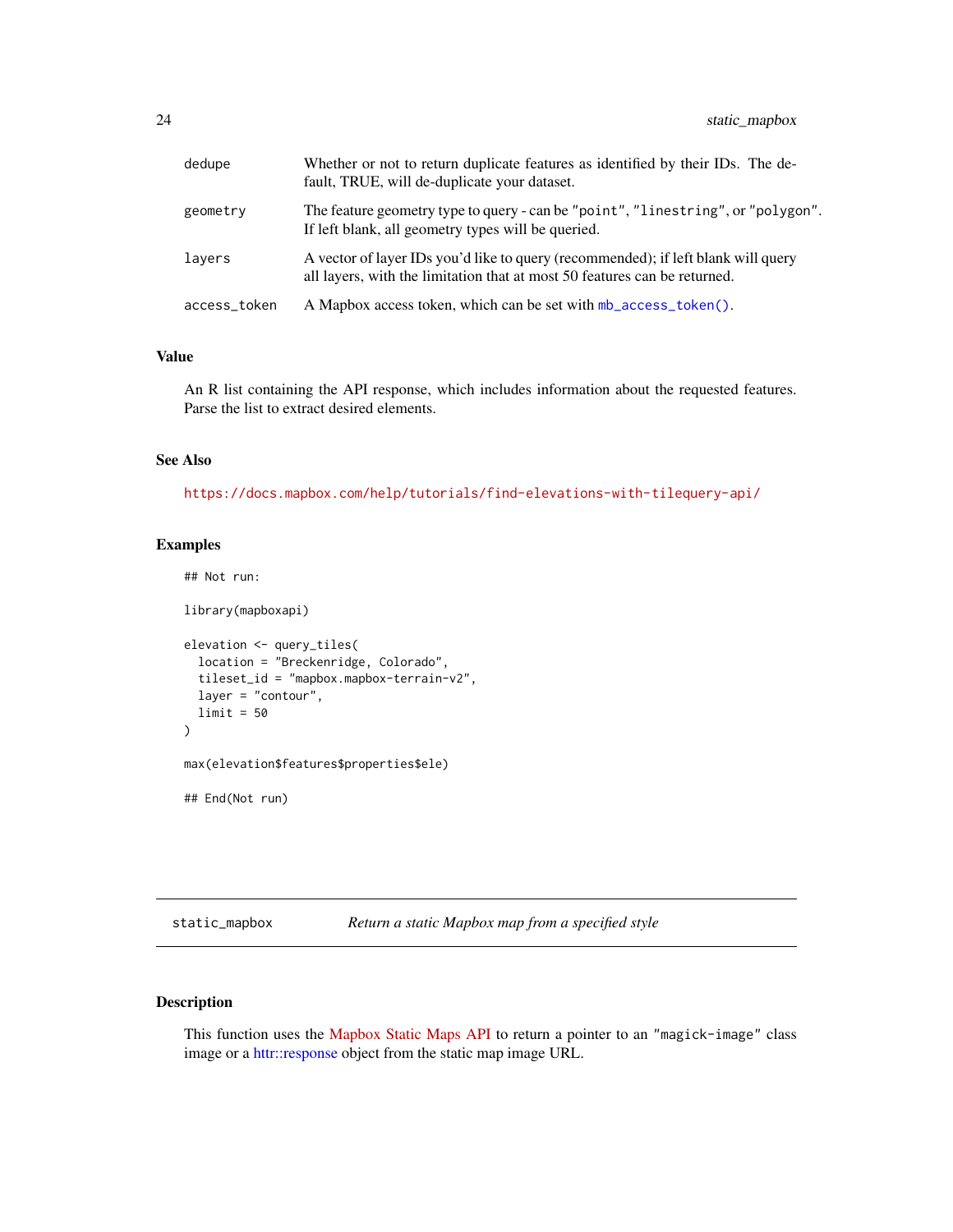static\_mapbox 25

#### Usage

```
static_mapbox(
 location = NULL,
 buffer\_dist = 1000,units = "m",
 style_id,
 username,
  style_url = NULL,
 overlay_sf = NULL,
 overlay_style = NULL,
 overlay_markers = NULL,
  longitude = NULL,
 latitude = NULL,
 zoom = NULL,
 width = NULL,
 height = NULL,bearing = NULL,
 pitch = NULL,
  scale = 0.5,
  scaling_factor = c("1x", "2x"),attribution = TRUE,
 logo = TRUE,before_layer = NULL,
  access_token = NULL,
  image = TRUE,strip = TRUE
)
```
#### Arguments

| location    | An input location for which you would like to request tiles. Can be a length-4<br>vector representing a bounding box, or an sf object. If an input sf object is<br>supplied, use the buffer_dist argument to control how much area you want<br>to capture around the layer. While the input sf object can be in an arbitrary<br>coordinate reference system, if a length-4 bounding box vector is supplied in-<br>stead it must represent WGS84 longitude/latitude coordinates and be in the order<br>c(xmin, ymin, xmax, ymax). |
|-------------|----------------------------------------------------------------------------------------------------------------------------------------------------------------------------------------------------------------------------------------------------------------------------------------------------------------------------------------------------------------------------------------------------------------------------------------------------------------------------------------------------------------------------------|
| buffer_dist | The distance to buffer around an input sf object for determining static map,<br>specified in units. If location is a POINT object of 2 rows or less and buffer_dist<br>is 0 or NULL, a 1 unit buffer is applied to try to ensure the creation of a valid<br>bounding box for the map area.                                                                                                                                                                                                                                       |
| units       | Units of buffer_dist; defaults to "m" (meters). If buffer_dist is a units class<br>object, the units argument is ignored.                                                                                                                                                                                                                                                                                                                                                                                                        |
| style_id    | A style ID (required if style_url is NULL).                                                                                                                                                                                                                                                                                                                                                                                                                                                                                      |
| username    | A Mapbox username (required if style_url = NULL).                                                                                                                                                                                                                                                                                                                                                                                                                                                                                |
| style_url   | A Mapbox style url; defaults to NULL.                                                                                                                                                                                                                                                                                                                                                                                                                                                                                            |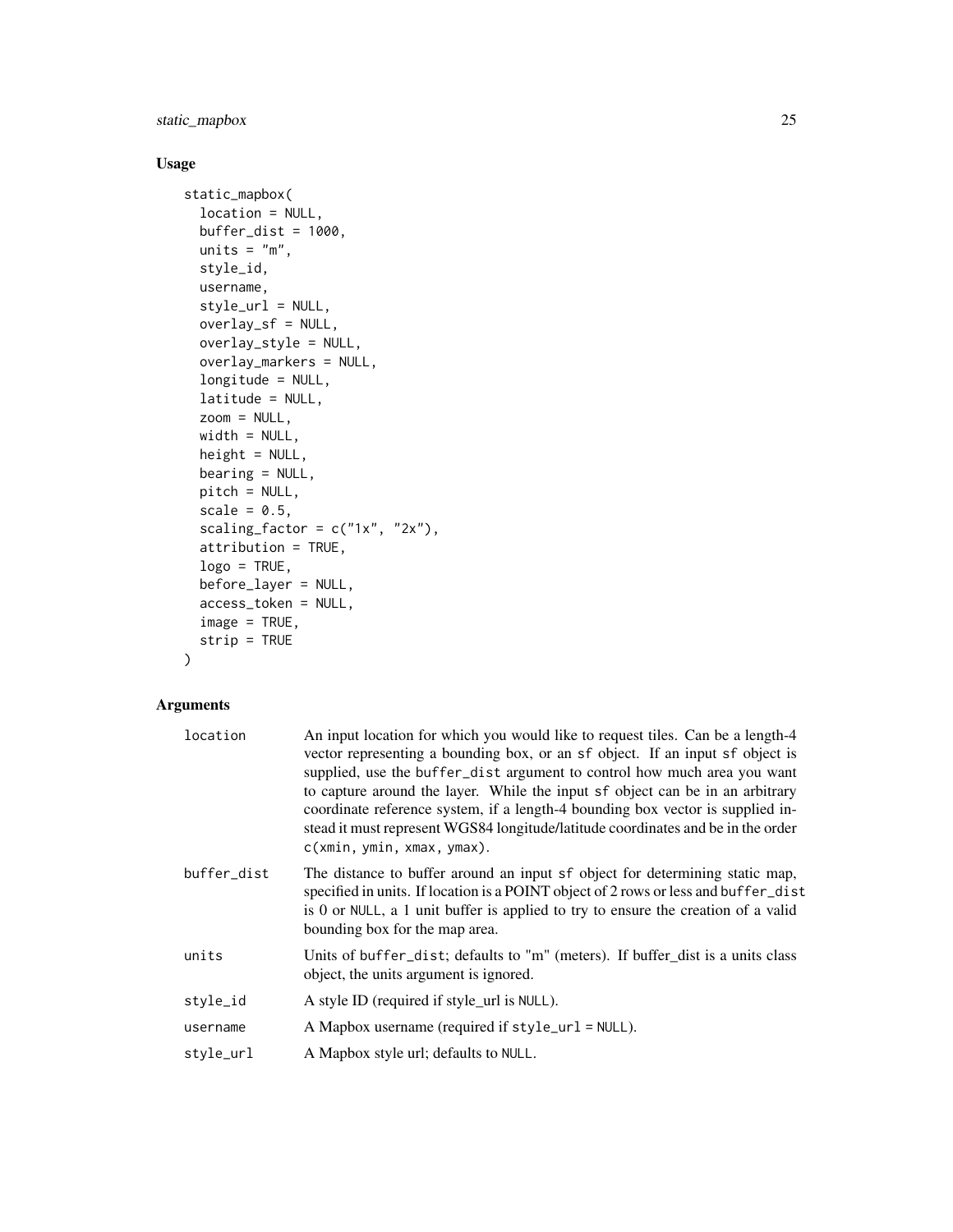<span id="page-25-0"></span>

| overlay_sf          | The overlay sf object (optional). The function will convert the sf object to<br>GeoJSON then plot over the basemap style. Spatial data that are too large will<br>trigger an error, and should be added to the style in Mapbox Studio instead.                                                                                                                                                                                                                                                                             |
|---------------------|----------------------------------------------------------------------------------------------------------------------------------------------------------------------------------------------------------------------------------------------------------------------------------------------------------------------------------------------------------------------------------------------------------------------------------------------------------------------------------------------------------------------------|
| overlay_style       | A named list of vectors specifying how to style the sf overlay. Possible names<br>are "stroke", "stroke-width" (or "stroke_width"), "stroke-opacity" (or "stroke_opacity"),<br>"fill", and "fill-opacity" (or "fill_opacity"). The fill and stroke color values can<br>be specified as six-digit hex codes or color names, and the opacity and width val-<br>ues should be supplied as floating-point numbers. If overlay_style is NULL, the<br>style values can be pulled from columns with the same names in overlay_sf. |
| overlay_markers     |                                                                                                                                                                                                                                                                                                                                                                                                                                                                                                                            |
|                     | The prepared overlay markers (optional). See the function prep_overlay_markers<br>for more information on how to specify a marker overlay.                                                                                                                                                                                                                                                                                                                                                                                 |
| longitude, latitude |                                                                                                                                                                                                                                                                                                                                                                                                                                                                                                                            |
|                     | The longitude and latitude of the map center. If an overlay is supplied, the map<br>will default to the extent of the overlay unless longitude, latitude, and zoom are<br>all specified.                                                                                                                                                                                                                                                                                                                                   |
| zoom                | The map zoom. The map will infer this from the overlay unless longitude, lati-<br>tude, and zoom are all specified.                                                                                                                                                                                                                                                                                                                                                                                                        |
| width, height       | The map width and height; defaults to NULL                                                                                                                                                                                                                                                                                                                                                                                                                                                                                 |
| pitch, bearing      | The map pitch and bearing; defaults to NULL. pitch can range from 0 to 60, and<br>bearing from -360 to 360.                                                                                                                                                                                                                                                                                                                                                                                                                |
| scale               | ratio to scale the output image; $scale = 1$ will return the largest possible image.<br>defaults to 0.5                                                                                                                                                                                                                                                                                                                                                                                                                    |
|                     | scaling_factor The scaling factor of the tiles; either "1x" (the default) or "2x"                                                                                                                                                                                                                                                                                                                                                                                                                                          |
| attribution         | Controls whether there is attribution on the image. Defaults to TRUE. If FALSE,<br>the watermarked attribution is removed from the image. You still have a legal<br>responsibility to attribute maps that use OpenStreetMap data, which includes<br>most maps from Mapbox. If you specify attribution = FALSE, you are legally<br>required to include proper attribution elsewhere on the webpage or document.                                                                                                             |
| logo                | Controls whether there is a Mapbox logo on the image. Defaults to TRUE.                                                                                                                                                                                                                                                                                                                                                                                                                                                    |
| before_layer        | A character string that specifies where in the hierarchy of layer elements the<br>overlay should be inserted. The overlay will be placed just above the spec-<br>ified layer in the given Mapbox styles. List layer ids for a map style with<br>get_style(style_id=style_id, username=username, style_url=style_url,<br>$access\_token = access\_token)[['layers"]][['id"]]$                                                                                                                                               |
| access_token        | A Mapbox access token; which can be set with mb_access_token.                                                                                                                                                                                                                                                                                                                                                                                                                                                              |
| image               | If FALSE, return the a httr::response object from httr::GET using the static image<br>URL; defaults to TRUE.                                                                                                                                                                                                                                                                                                                                                                                                               |
| strip               | If TRUE, drop image comments and metadata when image = TRUE; defaults to<br>TRUE.                                                                                                                                                                                                                                                                                                                                                                                                                                          |

#### Value

A pointer to an image of class "magick-image" if image = TRUE. The resulting image can be manipulated further with functions from the magick package.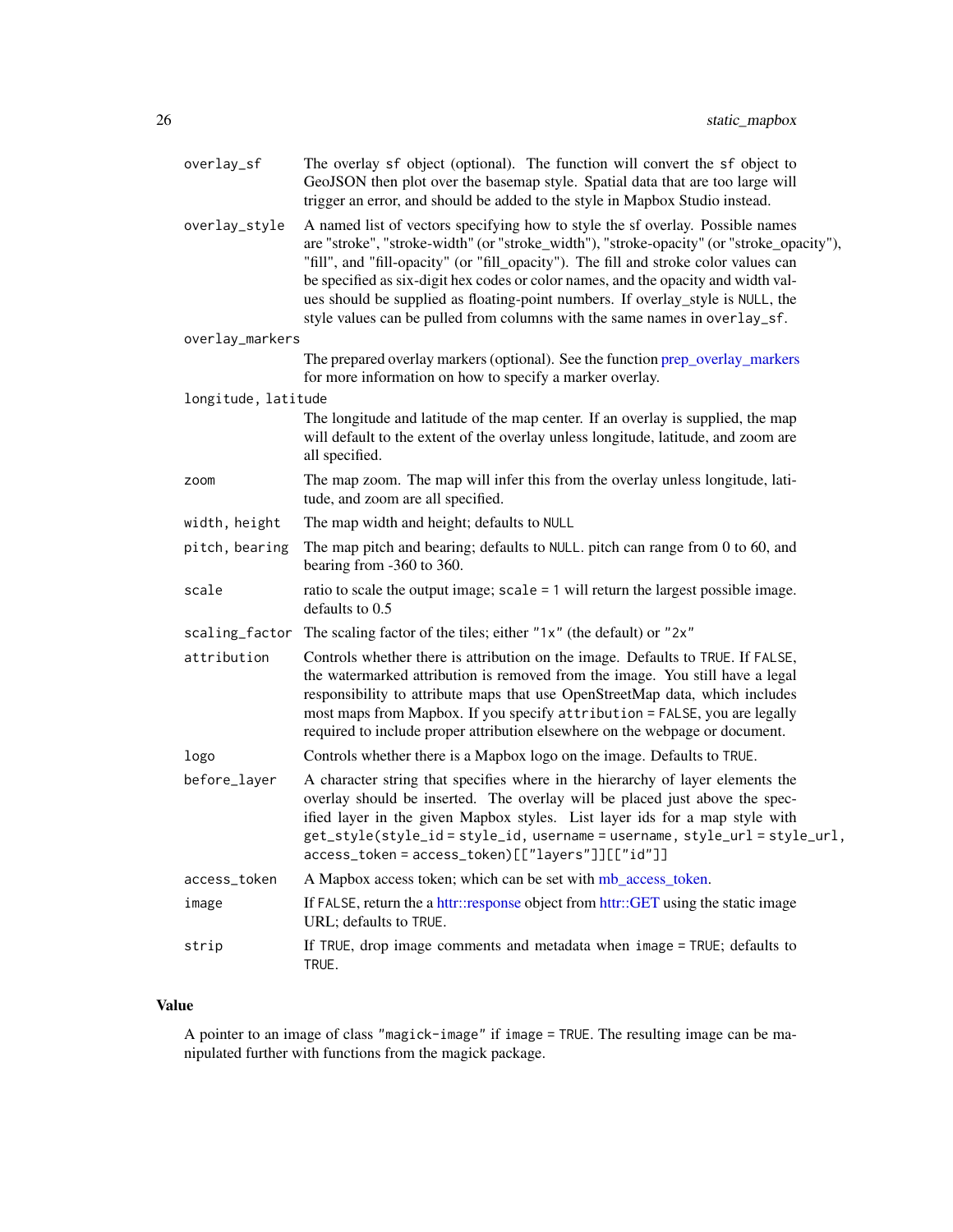#### <span id="page-26-0"></span>tippecanoe 27

#### Examples

```
## Not run:
library(mapboxapi)
points_of_interest <- tibble::tibble(
  longitude = c(-73.99405, -74.00616, -73.99577, -74.00761),
  latitude = c(40.72033, 40.72182, 40.71590, 40.71428)
)
prepped_pois <- prep_overlay_markers(
  data = points_of_interest,
  marker_type = "pin-l",
  label = 1:4,color = "ff")
map <- static_mapbox(
  style_id = "streets-v11",
  username = "mapbox",
  overlay_markers = prepped_pois,
  width = 1200,
  height = 800)
map
## End(Not run)
```
<span id="page-26-1"></span>tippecanoe *Generate an .mbtiles file with tippecanoe*

#### Description

Tippecanoe is a tile-generation utility for building vector tilesets from large (or small) collections of GeoJSON, Geobuf, or CSV features. The [tippecanoe](#page-26-1) function requires that the tippecanoe utility is installed on your system; see the tippecanoe documentation for [installation instructions.](https://github.com/mapbox/tippecanoe#installation) Once installed, tippecanoe can be used in large visualization workflows in concert with Mapbox Studio.

```
tippecanoe(
  input,
  output,
  layer_name = NULL,
 min\_zoom = NULL,max_zzoom = NULL,
 drop_rate = NULL,
```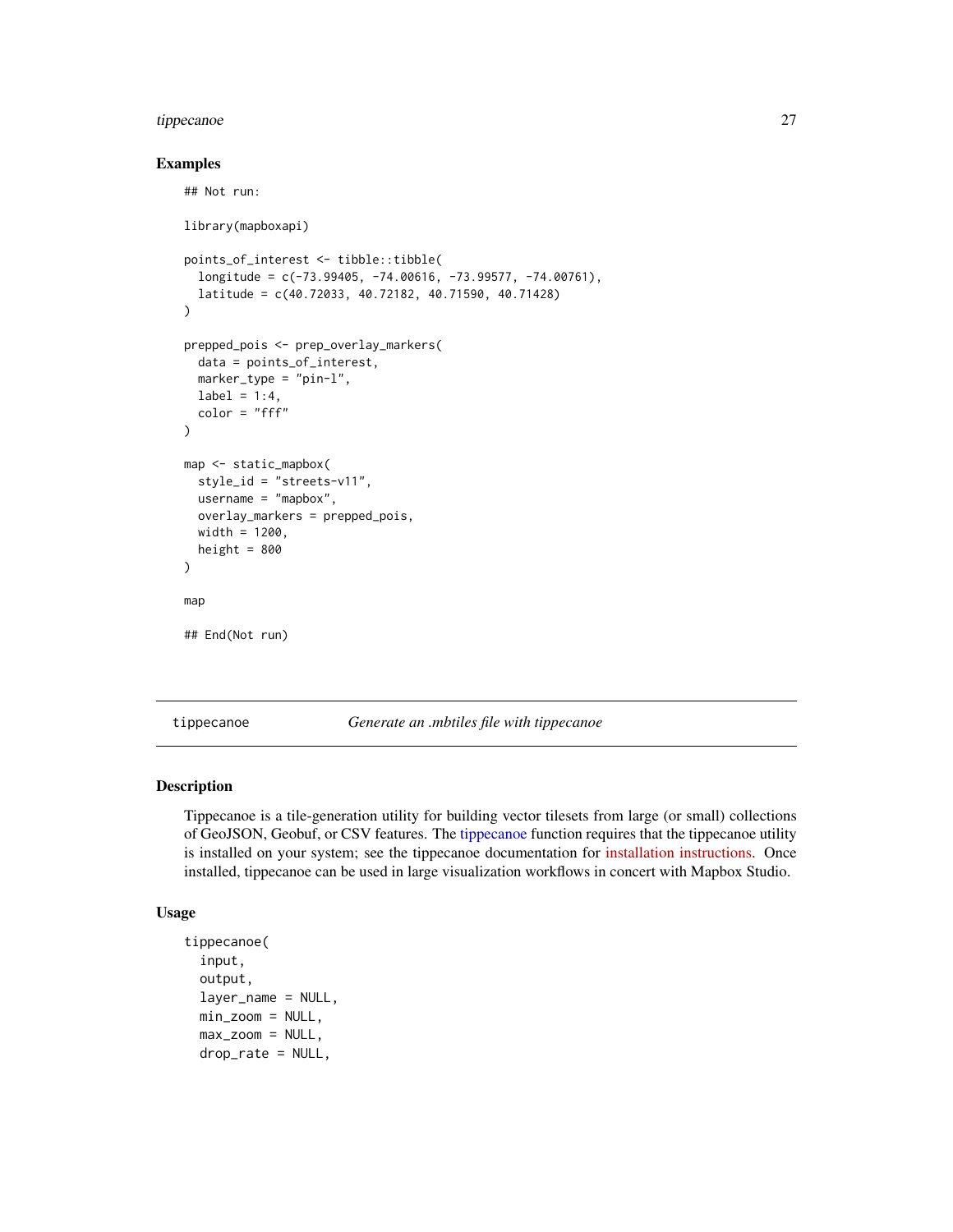```
overwrite = TRUE,
 other_options = NULL,
 keep_geojson = FALSE
\mathcal{L}
```
#### Arguments

| input              | The dataset from which to generate vector tiles. Can be an sf object or GeoJSON<br>file on disk.                                                                                            |  |
|--------------------|---------------------------------------------------------------------------------------------------------------------------------------------------------------------------------------------|--|
| output             | The name of the output must ile (with must ile sextension). Will be saved in<br>the current working directory.                                                                              |  |
| layer_name         | The name of the layer in the output mobiles file. If NULL, will either be a<br>random string (if input is an sf object) or the name of the input GeoJSON file<br>(if input is a file path). |  |
| min_zoom, max_zoom |                                                                                                                                                                                             |  |
|                    | The minimum and maximum zoom levels for which to compute tiles. If both<br>min_zoom and max_zoom are blank, tippecanoe will guess the best zoom levels<br>for your data.                    |  |
| drop_rate          | The rate at which tippecanoe will drop features as you zoom out. If NULL,<br>tippecanoe will drop features as needed in the densest tiles to stay within Map-<br>box's limits.              |  |
| overwrite          | If TRUE, an existing motiles file with the same name will be overwritten.                                                                                                                   |  |
| other_options      | A character string of other options to be passed to the tippecanoe program.                                                                                                                 |  |
| keep_geojson       | Whether nor not to keep the temporary CSV or GeoJSON file used to generate<br>the tiles. Defaults to FALSE.                                                                                 |  |

#### Details

Mapbox also offers the [Mapbox Tiling Service](https://docs.mapbox.com/mapbox-tiling-service/guides/) as an alternate way to transform datasets into vector tiles.

### Examples

## Not run:

```
# Workflow: create a dynamic tileset for dot-density mapping
library(tidycensus)
library(sf)
library(mapboxapi)
# Get population data for Census tracts in Vermont
vt_population <- get_decennial(
 geography = "tract",variables = "P001001",
  state = "Vermont",
  year = 2010,
  geometry = TRUE
\overline{\phantom{a}}
```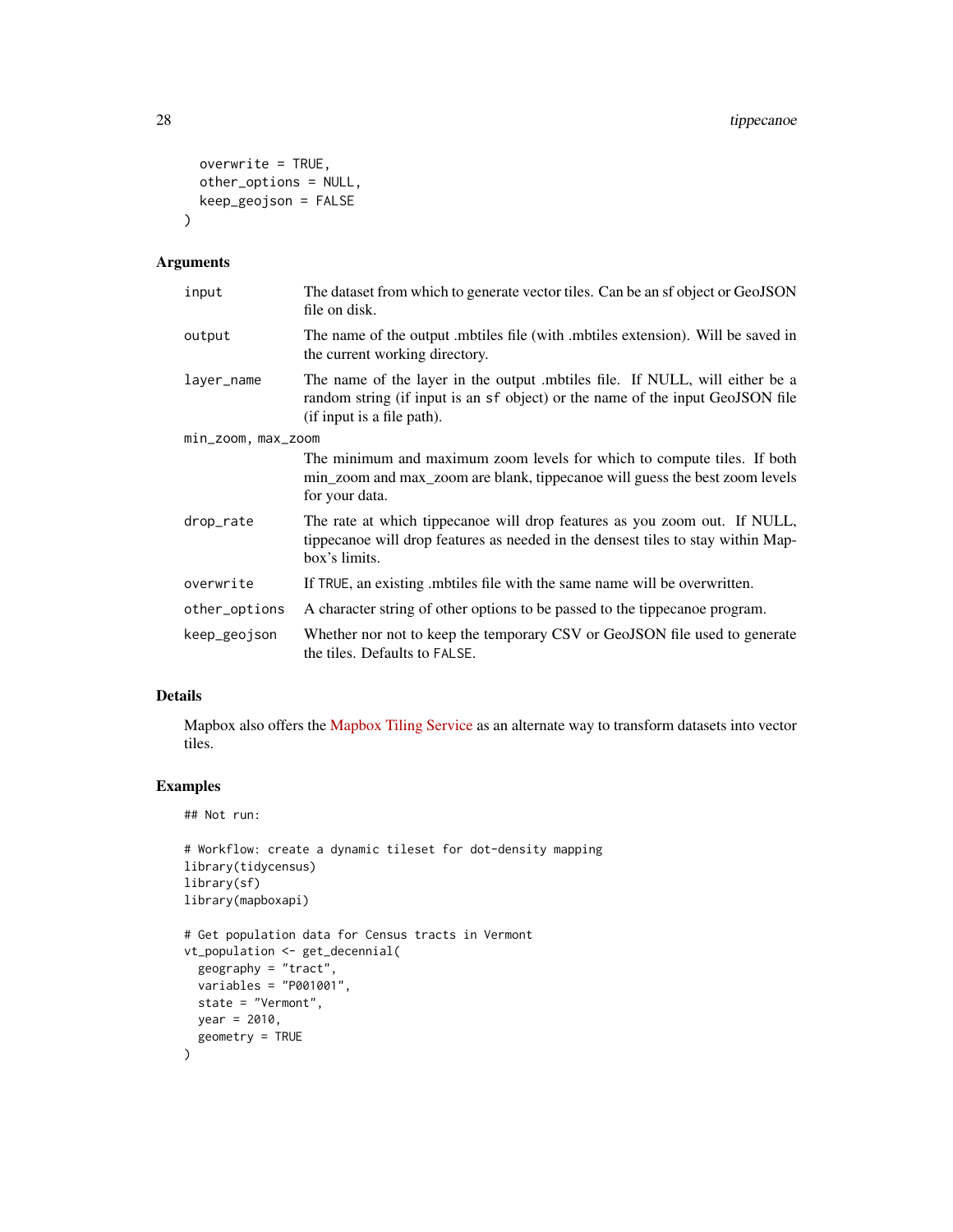```
# Convert to representative dots - 1 per person
vt_dots <- st_sample(
 vt_population,
  size = vt_population$value
\mathcal{L}# Use tippecanoe to create dynamic tiles
tippecanoe(
  input = vt\_dots,output = "vt_population.mbtiles",
  layer_name = "vermont_population",
  max_zzoom = 18,
  drop_rate = 1.5\mathcal{L}# Upload to your Mapbox account for visualization
# A Mapbox secret access token must be set with mb_access_token()
# to upload data to your account
upload_tiles(
  input = "vt_population.mbtiles",
  username = "kwalkertcu",
  tileset_id = "vt_population_dots",
  multipart = TRUE
\mathcal{L}## End(Not run)
```
#### upload\_tiles *Upload dataset to your Mapbox account*

#### Description

Upload dataset to your Mapbox account

```
upload_tiles(
  input,
  username,
  access_token = NULL,
  tileset_id = NULL,
  tileset_name = NULL,
 keep_geojson = FALSE,
  multipart = FALSE
)
```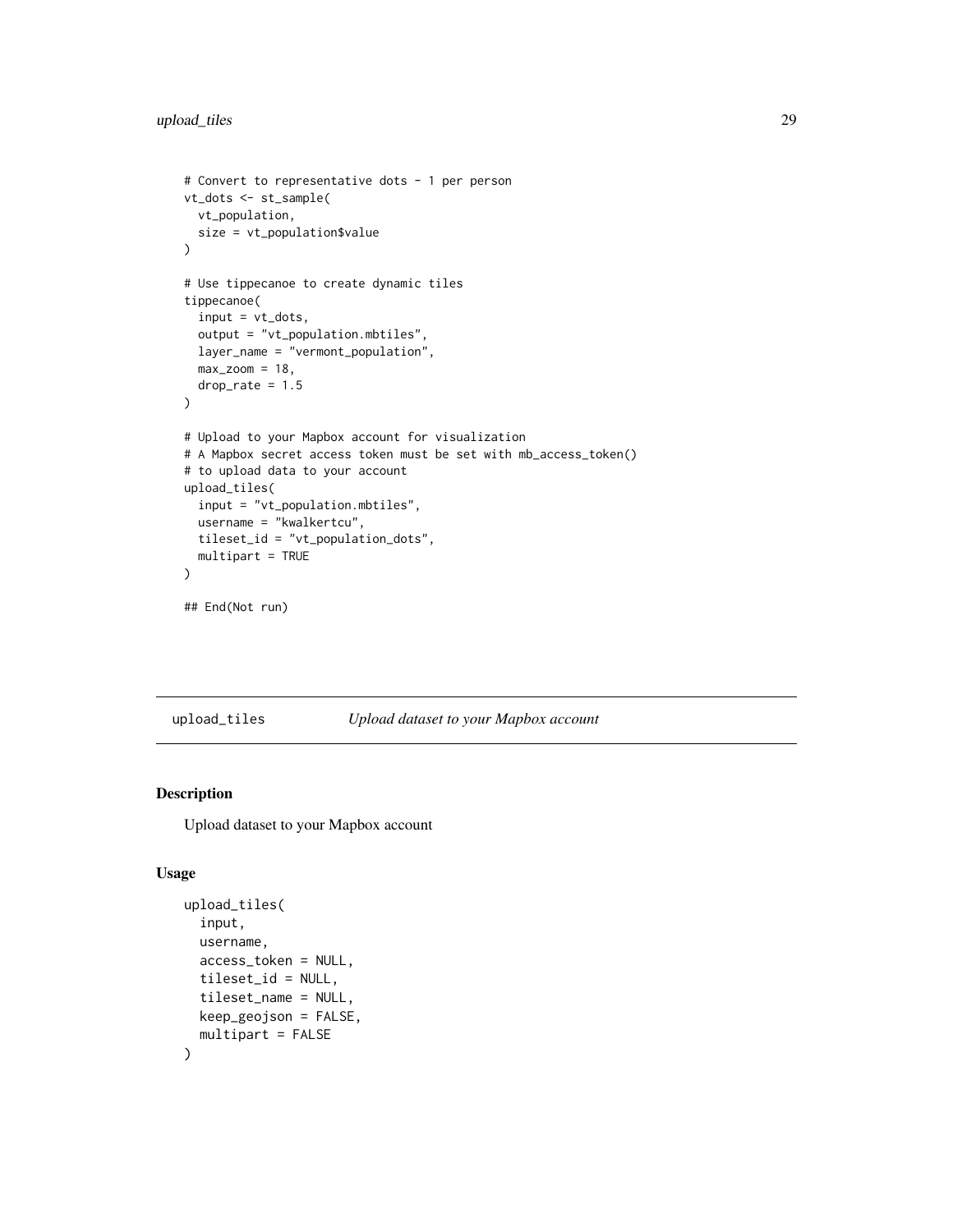#### Arguments

| input        | An sf object, or the path to the dataset to upload as a character string.                                 |
|--------------|-----------------------------------------------------------------------------------------------------------|
| username     | Your Mapbox username                                                                                      |
| access_token | Your Mapbox access token; must have secret scope                                                          |
| tileset_id   | The ID of the tileset in your Mapbox account                                                              |
| tileset_name | The name of the tileset in your Mapbox account                                                            |
| keep_geojson | Whether or not to keep the temporary GeoJSON used to generate the tiles (if the<br>input is an sf object) |
| multipart    | Whether or not to upload to the temporary AWS staging bucket as a multipart<br>object; defaults to FALSE. |

#### Examples

## Not run:

# Example: create a tileset of median age for all United States Census tracts # Requires setting a Mapbox secret access token as an environment variable

```
library(mapboxapi)
library(tidycensus)
options(tigris_use_cache = TRUE)
median_age <- get_acs(
  geography = "tract",variables = "B01002_001",
  state = c(state.abb, "DC"),
  geometry = TRUE
\lambdaupload_tiles(
  input = median_age,
  username = "kwalkertcu", # Your username goes here
  tileset_id = "median_age",
  tileset_name = "us_median_age_2014_to_2018"
\mathcal{L}
```
## End(Not run)